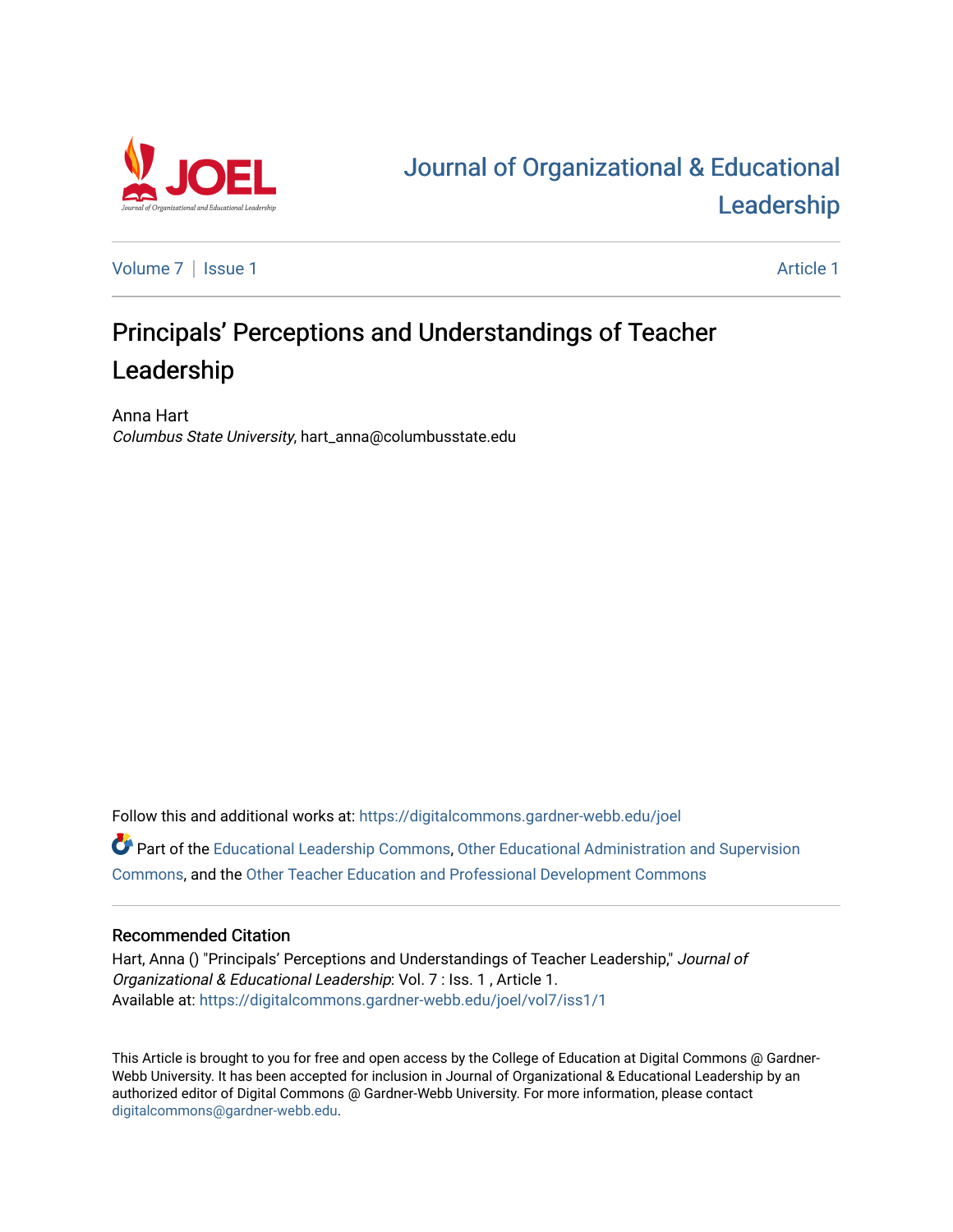## **Introduction**

In recent years, teacher leadership (TL) has been increasingly recognized as a powerful tool for improving teacher retention and job satisfaction, school climate, and student achievement (Teacher Leadership Exploratory Consortium, 2011). Unfortunately, this boost in visibility has not yet translated to widespread adoption across the United States. Because principals often act as the gatekeepers to the goings-on in the schools they lead, their support is essential to the successful implementation of TL. However, it is quite difficult to implement something about which one is uninitiated. While a great deal of research around many facets of TL has been carried out over the past thirty-plus years (e.g. Nguyen et al., 2020; Wenner & Campbell, 2017; York-Barr & Duke, 2004), little if any inquiry into principals' baseline knowledge of TL as a construct has been done. As such, the purpose of this study is to investigate public school principals' perceptions and understandings of TL in an effort to better inform continued efforts toward its ubiquitous application in American schools.

# **Relevant Literature**

# **Definitions of TL**

As with many other key concepts across the field of education (e.g. Hart, 2020), there is no consistent definition of TL, either in practice or in theory, in spite of the fact that research on TL and the role teacher leaders play in schools has been in progress for more than four decades (Francisco, 2020; Muijs & Harris, 2003; Sebastian et al., 2016). A number of authors have provided their own definitions of TL over the years (Cosenza, 2015), all of which speak to the influence teacher leaders have in their schools and communities (see Table 1). Instead of providing yet another nuanced definition of TL, Berg (2019/2020) recently argued that "waiting for a national consensus to form is unnecessary and potentially futile" (p. 86), suggesting that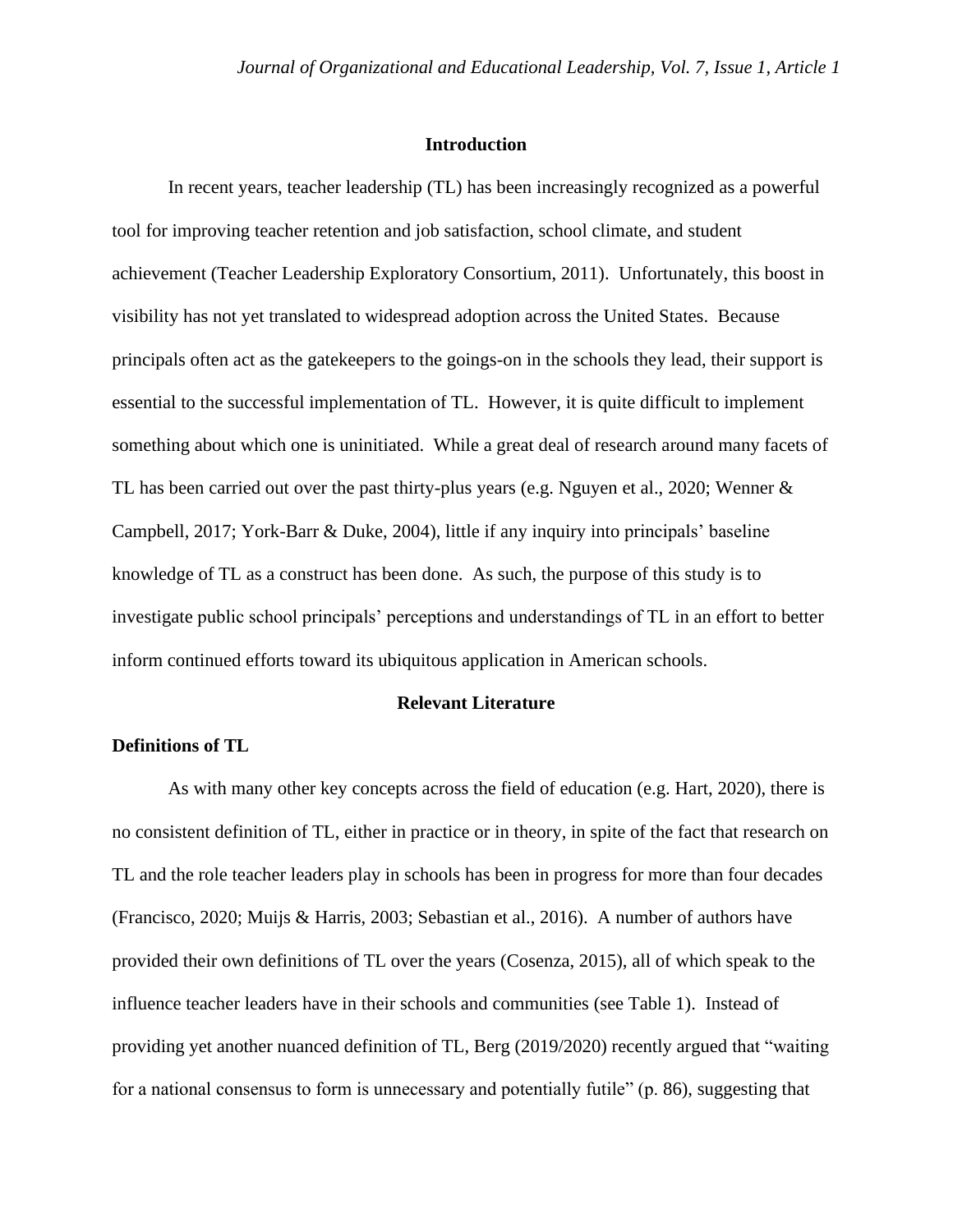communities, schools, and districts should come together and create a working definition of TL that meets their local needs. She later states that "the lack of consensus about what counts as teacher leadership limits educators from being strategic in 'doing' teacher leadership" (Berg, 2019/2020, p. 87). This limitation and its role as a contributing factor to principals' potential ignorance of TL was a motivating factor for conducting the current study.

| <b>Source</b>                         | <b>Definition of TL</b>                                                                                                                                                                                                                                                                                                                                                           |
|---------------------------------------|-----------------------------------------------------------------------------------------------------------------------------------------------------------------------------------------------------------------------------------------------------------------------------------------------------------------------------------------------------------------------------------|
| Diffey & Aragon<br>(2018)             | The process by which teachers extend their impact - influencing<br>colleagues, principals, members of school communities and<br>beyond to improve teaching practices and support student<br>learning.                                                                                                                                                                             |
| Katzenmeyer &<br><b>Moller</b> (2009) | Teacher leaders lead within and beyond the classroom; identify with<br>and contribute to a community of teacher learners and leaders;<br>influence others toward improved educational practice; and<br>accept responsibility for achieving the outcomes of their<br>leadership                                                                                                    |
| Danielson<br>(2006)                   | That set of skills demonstrated by teachers who continue to teach<br>students but also have an influence that extends beyond their own<br>classrooms to others within their own school and elsewhere. It<br>entails mobilizing and energizing others with the goal of<br>improving the school's performance of its critical responsibilities<br>related to teaching and learning. |
| York-Barr & Duke<br>(2004)            | The process by which teachers, individually or collectively,<br>influence their colleagues, principals, and other members of the<br>school community to improve teaching and learning practices<br>with the aim of increased student learning and achievement.                                                                                                                    |
| Wenner & Campbell<br>(2017)           | Teacher leaders [are] teachers who maintain K-12 classroom-based<br>teaching responsibilities, while also taking on leadership<br>responsibilities outside of the classroom.                                                                                                                                                                                                      |

|  |  | Table 1. Sample Definitions of TL |  |  |
|--|--|-----------------------------------|--|--|
|--|--|-----------------------------------|--|--|

# **Current Status of TL in American Schools**

There are numerous positive outcomes attributable to the implementation of TL,

including enhanced capacity of school principals, increased student achievement, and a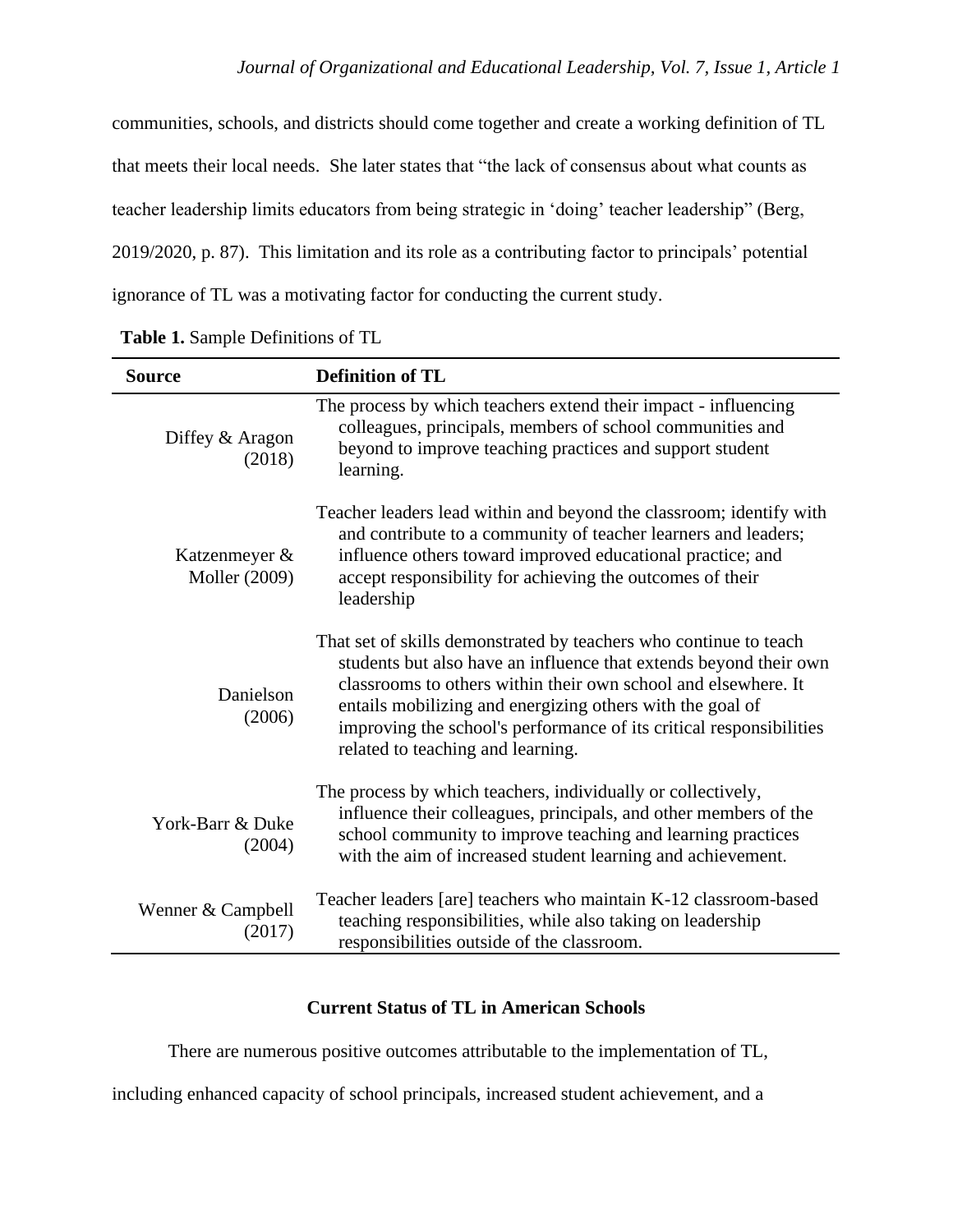broadened capacity to meet the needs of  $21<sup>st</sup>$  century learners (Teacher Leadership Exploratory Consortium, 2011; Valdez et al., 2015). Even with the recognition of these benefits, TL has not yet gained traction in all states across America. Although a database of state-level TL initiatives compiled by the Education Commission of the States (Aragon, 2018) shows that thirteen American states have no legislation or statewide policies pertaining to TL, many states do have structures in place that support teacher leaders and their work, as shown in Table 2. However, due to the shifting definition of TL and the roles teacher leaders are assigned, comparing actual state practices remains difficult.

In the state of Georgia, the setting of the current study, a great deal of work has been done toward the promotion and support of TL. As shown in Table 2, Georgia offers a TL certificate endorsement pathway, has written and adopted its own proprietary set of TL standards, and provides support and incentives for TL by way of specialized TL institutes and, in some districts, financial compensation. A number of additional initiatives have originated at the state level, including the creation of the *Teacher Leadership Advisory Council* (TLAC), cosponsored by the Georgia Professional Standards Commission (GaPSC) and the Georgia Department of Education (GaDOE) and comprised of teachers, principals, professional learning directors, human resources directors, superintendents, Regional Educational Service Agency (RESA) representatives, school board members, and higher education faculty; the GaPSC's publication of the *Teacher Leadership Tool Kits* for Teachers, Principals, and Central Office Leaders (GaPSC, 2019); and the creation of the *Teacher Leader Academy*, a joint effort by the Governor's Office of Student Achievement (GOSA), Governor's School Leadership Academy (GSLA), Georgia RESAs, and local schools and districts, aimed at promoting and supporting the work of teacher leaders at the state, district, and local levels through collaborative professional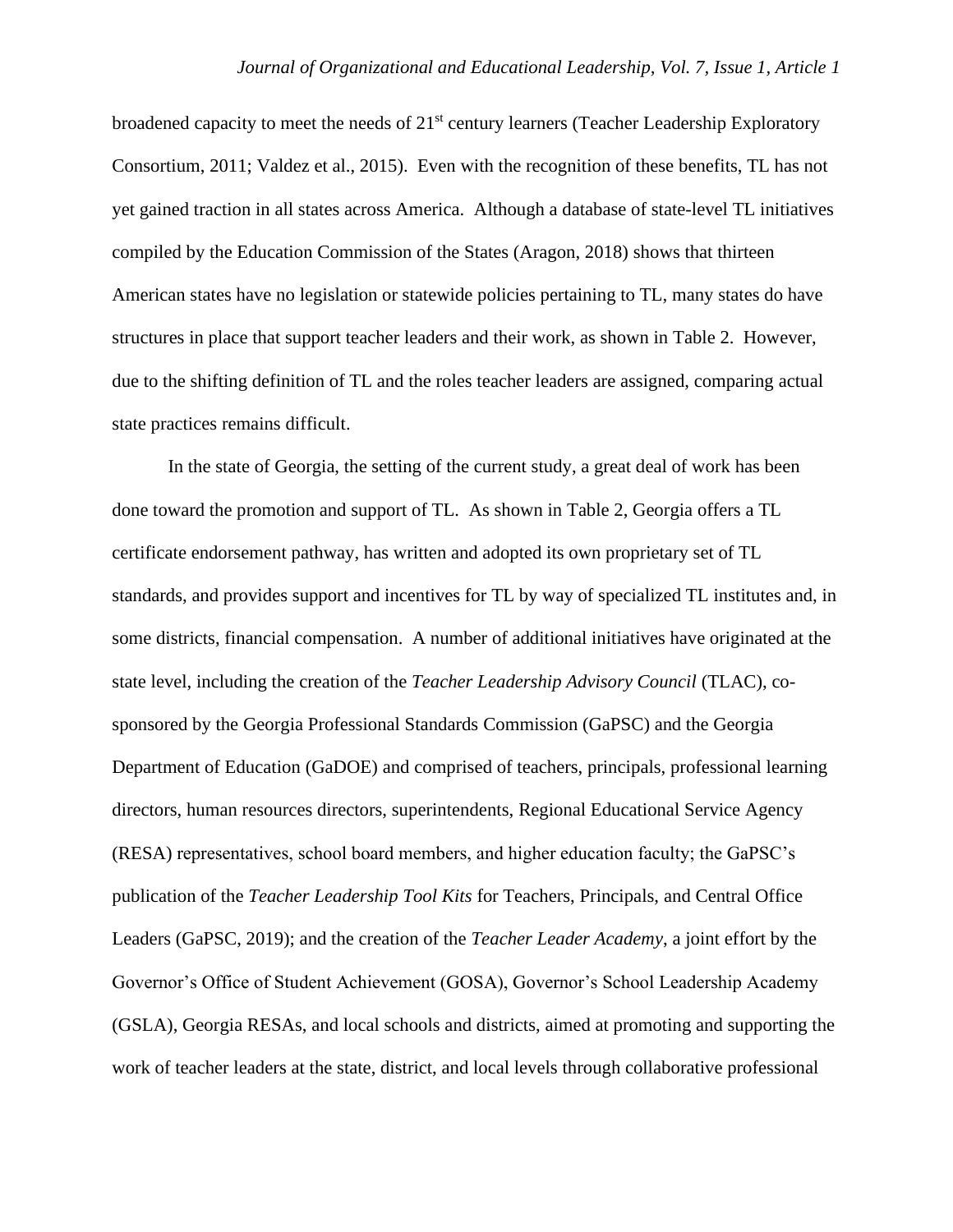learning and peer coaching. This work serves as the backdrop of the current study, the

conceptual framework for which is described in the next section.

**Table 2.** Existing State-Level TL Structures (Diffey & Aragon, 2018)

| States that                                                                     |                                                                                                                                                                                                                                                       |
|---------------------------------------------------------------------------------|-------------------------------------------------------------------------------------------------------------------------------------------------------------------------------------------------------------------------------------------------------|
| Offer a TL license and/or<br>endorsement<br>$(n=22)$                            | Alabama, Arkansas, Connecticut, Georgia, Hawaii, Idaho,<br>Illinois, Kansas, Kentucky, Louisiana, Michigan, New<br>Jersey, New Mexico, Ohio, Oregon, Pennsylvania, Rhode<br>Island, South Carolina, South Dakota, Texas, Virginia, West<br>Virginia   |
| Have adopted TL standards<br>$(n=17)$                                           | Alabama, Georgia, Idaho, Illinois, Iowa, Kansas, Kentucky,<br>Maine, Michigan, Minnesota, New Jersey, North Carolina,<br>Ohio, Oregon, Pennsylvania, Tennessee, West Virginia                                                                         |
| Define the role (prescribe<br>certain duties) of teacher<br>leaders<br>$(n=13)$ | Alabama, Arkansas, Idaho, Illinois, Iowa, Kentucky,<br>Louisiana, New Jersey, New Mexico, Ohio, Oklahoma,<br>Oregon, Utah                                                                                                                             |
| Provide formal supports or<br>incentives to teacher leaders<br>$(n=23)$         | Alabama, Arkansas, California, Connecticut, Georgia,<br>Illinois, Indiana, Iowa, Kentucky, Louisiana, Maine,<br>Michigan, Minnesota, Missouri, Nevada, New Jersey, New<br>Mexico, Oklahoma, South Carolina, Tennessee, Utah,<br>Washington, Wisconsin |
| Have no legislation or<br>statewide policies pertaining<br>to TL<br>$(n=13)$    | Alaska, Arizona, Colorado, Delaware, Florida, Maryland,<br>Massachusetts, Montana, Nebraska, New Hampshire, North<br>Dakota, Vermont, Wyoming                                                                                                         |

# **Conceptual Framework**

The conceptual framework guiding this study draws from two sources. First, the waves of TL (e.g. Berry et al., 2013; Pounder, 2006; Silva et al., 2000; Stoddard, 2020) provide a historical and practical yardstick by which principals' perceptions and understandings of TL may be measured. Positioning theory (e.g. Harré & Secord, 1972; Harré & van Langenhove, 1999) was selected as an additional lens in an effort to better identify and analyze the cultural and interactional aspects of principals' perceptions and understandings of TL and to provide a specific conceptual language to assist in succinctly conveying these ideas. The waves of TL and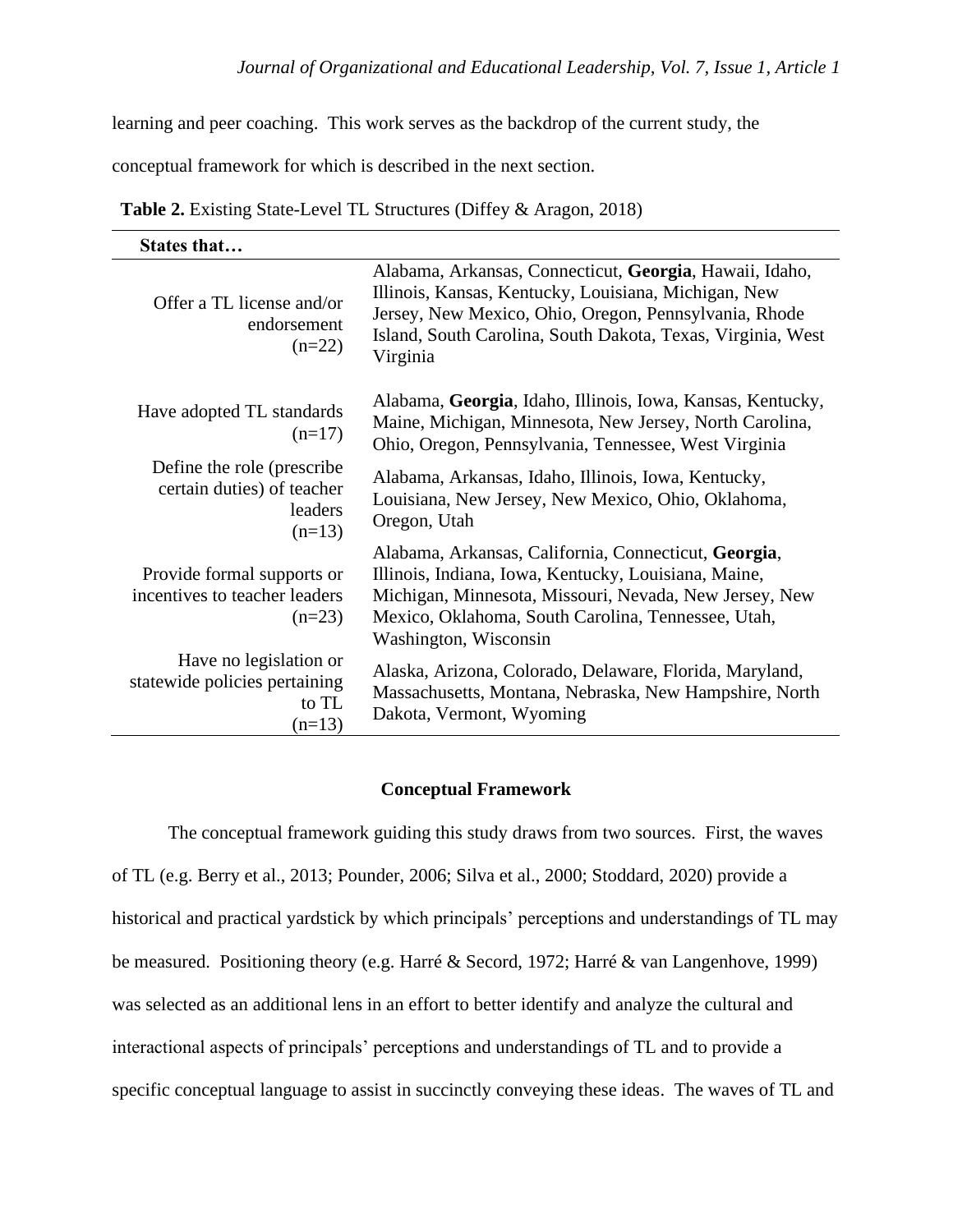positioning theory are described independently below, followed by an explanation of their synthesis and use in the context of this study.

# **The Waves of TL**

The emergence of TL over the past several decades has been described as a series of waves (e.g. Berry et al., 2013; Pounder, 2006; Silva et al., 2000; Stoddard, 2020). First wave TL saw the introduction of formal leadership positions for teachers, such as grade chair, department head, or union representative, that were "focused on the effectiveness and efficiency of the system rather than on instructional leadership" (Silva et al., 2000, p. 780). Teacher leaders were selected to serve essentially as middle managers, located hierarchically between school administrators and their colleagues and responsible for carrying out bureaucratic duties as assigned by their superiors. Teacher leaders were selected to fill these positions almost exclusively at the behest of the principal. In the second wave of TL, another set of formal middle management positions emerged as leadership outlets for teachers. These positions, such as curriculum developer and team leader, were intended to capitalize on teacher leaders' pedagogical prowess but were still deeply aligned with a top-down model of management and often required educators to leave their classrooms to assume them (Levin & Schrum, 2017). In both first and second wave TL, teacher leaders were not afforded the authority to make decisions for themselves; instead, they were expected to function as an extension of their supervising administrator(s).

Emergence of third wave TL saw a turning of the tide away from the hierarchical status quo of school leadership toward "fundamental cultural changes in the goals, structure, roles, and norms" (Silva et al., 2000, p. 781) of P-12 institutions. TL was seen as a mechanism through which meaningful collegial support between educators could be leveraged for continuous school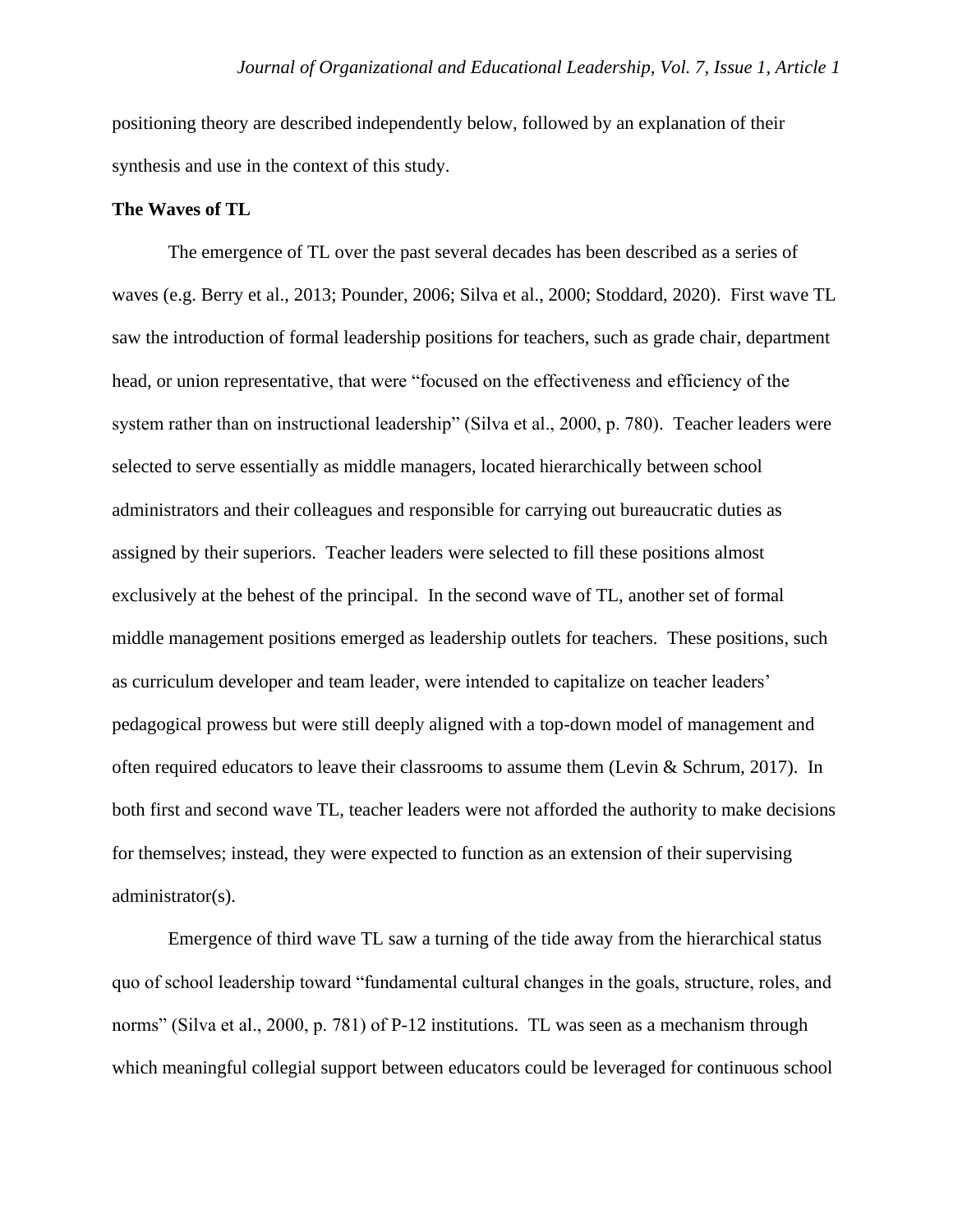improvement. Third wave TL deemed both school administrators and teachers themselves as responsible for the identification of teacher leaders, a major shift from first and second wave TL, with teacher leaders both formally appointed to and informally assuming roles such as mentor and professional development leader. Though a clear departure from second wave TL, lingering shadows of hierarchical leadership remained evident in third wave TL, as teacher leaders were often still limited in their ability to truly lead due to ineffective or unsupportive school structures or cultures (Vingelli, 2017).

Beyond the original three waves of TL described by Silva et al. (2000), there is some divergence in the literature as to what constitutes fourth and fifth wave TL. Pounder (2006) suggested a fourth wave of TL exemplified by the emergence of "transformational classroom leadership" (p. 533). Transformational leadership, a term originally coined by James V. Downton in 1973 and later expanded upon by James MacGregor Burns (1978) and Bernard M. Bass (1985), "involves inspiring followers to commit to a shared vision and goals for an organization or unit, challenging them to be innovative problem solvers, and developing followers' leadership capacity via coaching, mentoring, and provision of both challenge and support" (Bass & Riggio, 2006, p.4). Leaders operating in alignment with the transformational leadership model employ at least one of its four primary components, described as follows (Bass & Riggio, 2010):

• *Idealized Influence (II)* – Transformational leaders exhibit a high level of moral and ethical behavior are role models for their followers. They often garner a great deal of respect and admiration from those they lead.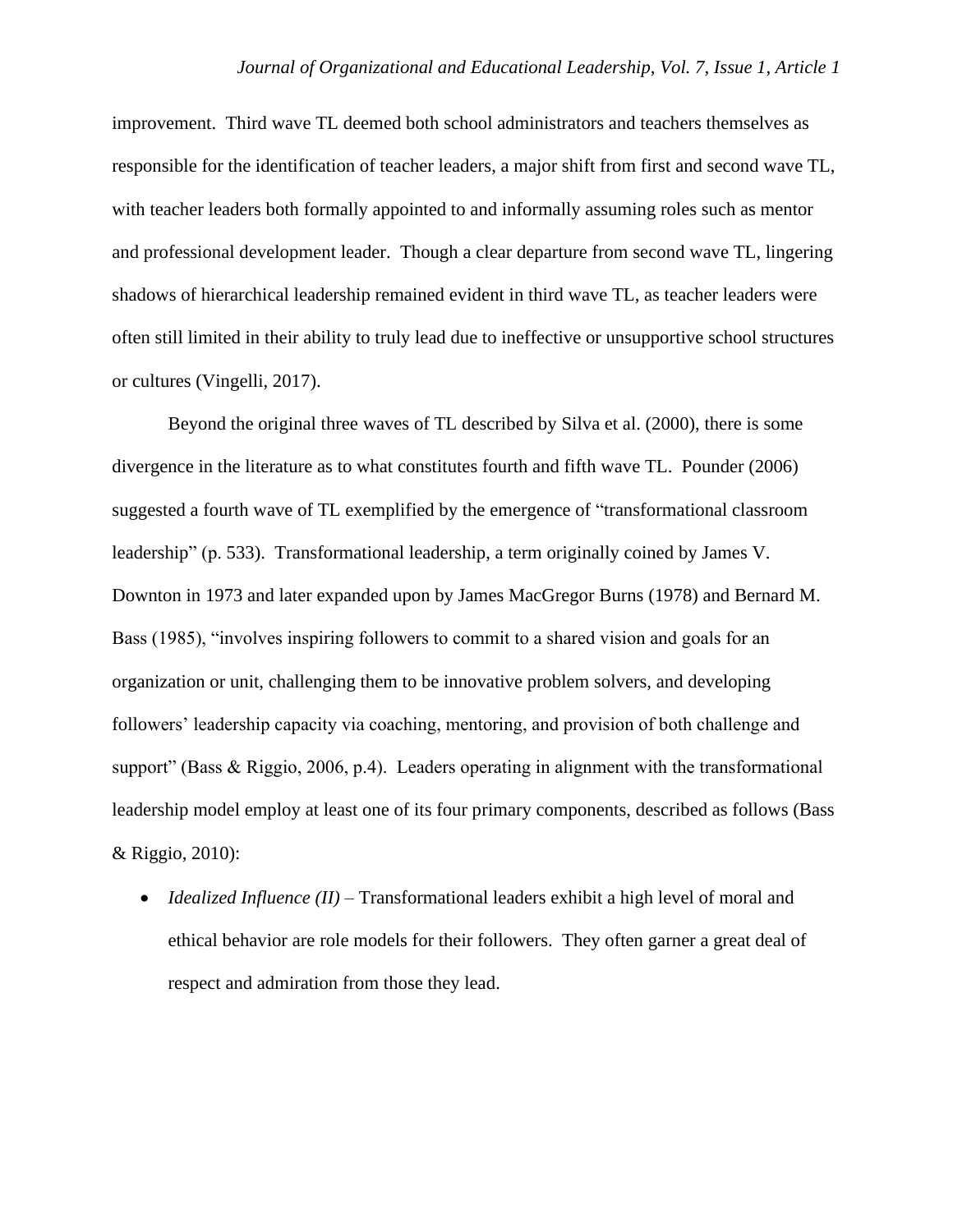- *Inspirational Motivation (IM)* Transformational leaders are enthusiastic, optimistic vision-casters who motivate and inspire their followers to meet clearly articulated expectations and goals.
- *Individualized Consideration (IC)* Transformational leaders provide differentiated attention and support via coaching, mentoring, and other similar activities for each follower individually, based on his/her personal preferences and desire for growth and achievement.
- *Intellectual Stimulation (IS)* Transformational leaders encourage innovation, creativity, risk-taking, and "outside the box" thinking and problem solving.

Transformational classroom leaders are those who model strong pedagogical skills, nurture a positive classroom environment, and motivate, inspire, challenge, and foster creativity in their students and colleagues. Fourth wave TL recognizes the classroom as the "nucleus of leadership in schools" (Collay, 2011, p. 75), out of which a teacher leader's ability to effect positive change is born (Pounder, 2006; Sanocki, 2013; Saputra, 2020).

Despite an overall lack of consensus in the literature, a commonly agreed upon feature of a new fifth wave of TL is that of advocacy. Berry et al. (2013) have asserted the need for what they term *teacherpreneurs* – "classroom experts who teach students regularly, but also have time, space, and reward to spread their ideas and practices to colleagues as well as administrators, policy-makers, parents, and community leaders" (Berry, 2013, p. 310). In a similar vein, Stoddard (2020) suggests that the fifth wave of TL be centered on teacher leaders' responsibility and authority to influence both legislative and educational policy, as well as the curriculum and practices of institutions of higher education as they prepare teachers and school administrators for service in the field. These and others (e.g. GaPSC, 2019; Manner & Warren,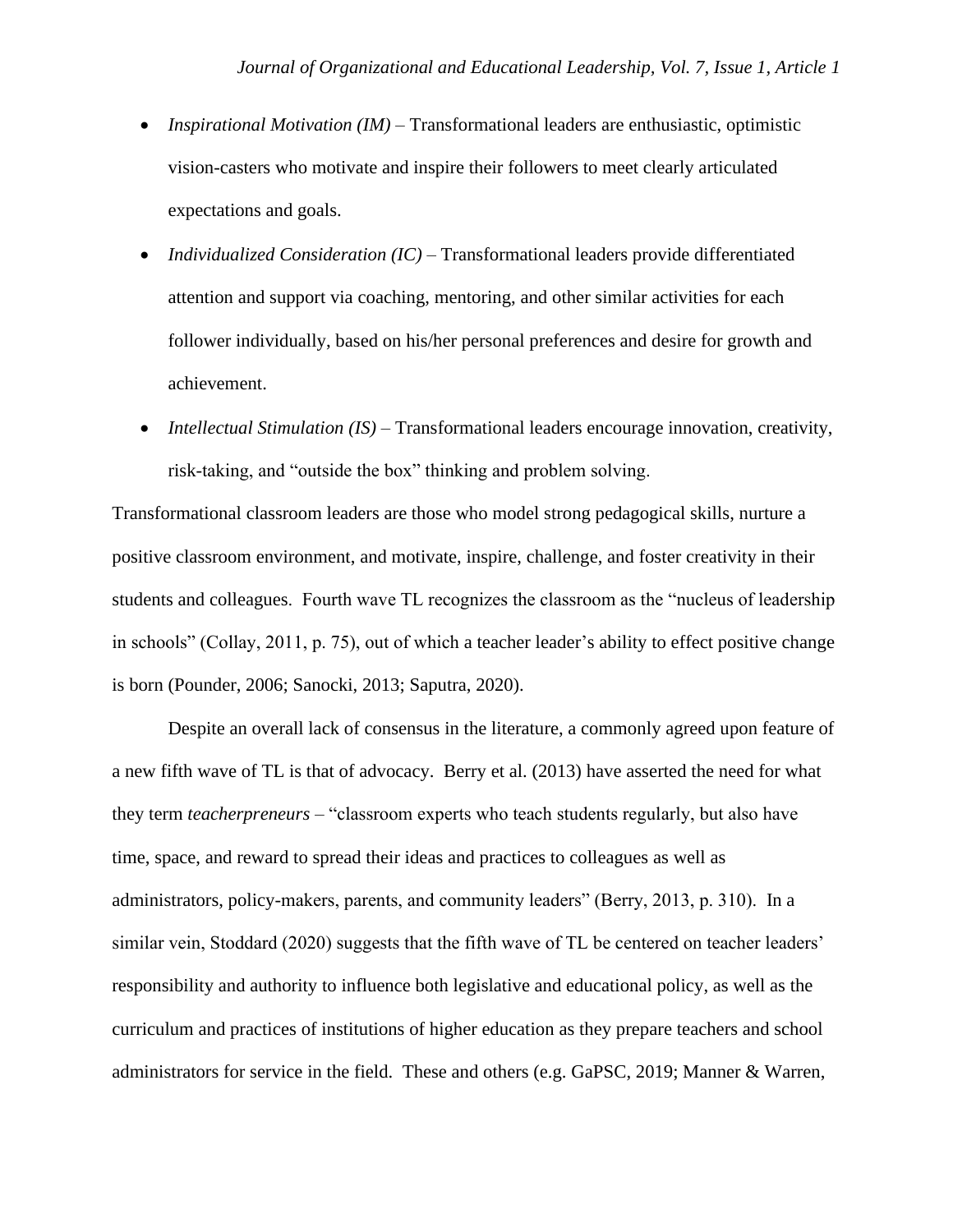2017; Teacher Leadership Exploratory Consortium, 2011) have acknowledged the positioning of teacher leaders as advocates for students, educators, and the profession as a whole as critical in their depictions of the future of TL.

Although the waves of TL have been presented here chronologically, it is important to note that these waves may be "caught" in any order, as described by Sanocki (2013):

Just as a surfer catches some waves and not others, depending on the current and the time he is in the water and on the board, some authors and practitioners and not others have caught the waves of teacher leadership, depending on the time and the circumstance. Therefore, each school experiences differing levels and progressions of teacher leadership waves within their organization. How teacher leadership unfolds simply depends upon their unique circumstances and development of the concept within each school. (p. 20)

Very often, those "unique circumstances" equate to the awareness of and/or openness to TL shown by a school's principal.

# **Positioning Theory**

At its core, positioning theory functions as a method for locating self and others in social and/or moral contexts via discursive practice (Harré and van Langenhove, 1999). While Davies and Harré (1999) define a *role* as "static, formal and ritualistic" (p. 32), a *position* is conversely seen as fluid and ever-shifting in concert with the ebb and flow of social interactions and discourse. This delineation of position as a "dynamic alternative" to role (van Langenhove & Harré, 1999, p. 14) is a key tenet of positioning theory and is of critical importance in understanding TL. The formal leadership roles of note in the context of TL, such as principal, department head, grade chair, and so on, each come with a particular set of rights,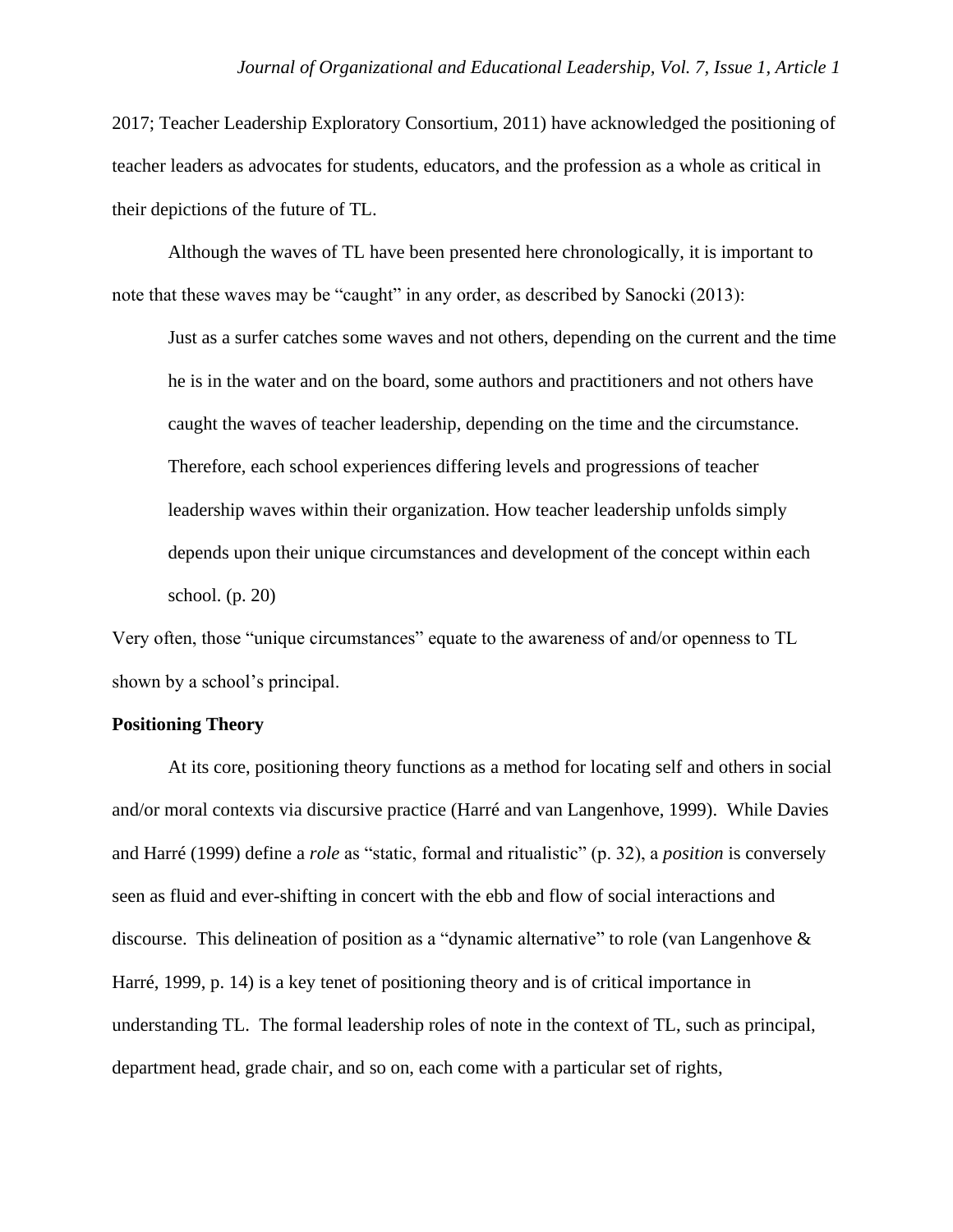responsibilities, and obligations for which the individuals who fill those roles are accountable. In contrast, the rights, responsibilities, and obligations held by a teacher leader are often wholly dependent on the constant negotiation and renegotiation of his or her position as a leader in any given *storyline*, or broad plot of a series of strung-together episodes (Hart, 2020). Harré and van Langenhove (1999) expand on this notion as follows:

[Positioning theory's] starting point is the idea that the constant flow of everyday life in which we all take part, is fragmented through discourse into distinct episodes that constitute the basic elements of both our biographies and of the social world. […] Not only what we do but what *can do* is restricted by the rights, duties, and obligations we acquire, assume, or which are imposed upon us in the concrete social contexts of everyday life. (p. 4, emphasis added)

The rights, responsibilities, and obligations of leadership are often afforded to teacher leaders only when and if principals position them as capable and worthy of this work.

#### **Synthesis of the Waves of TL and Positioning Theory**

Struyve et al. (2018) assert that although valuable, a full understanding of leadership cannot be gained through study of the roles, responsibilities, and actions of individual leaders alone. Instead, they posit that leadership must be explored more holistically, as "*constructed* and *practiced* in interactions between several actors" (p. 703, emphasis in original). A conceptual framework that synthesizes the waves of TL and positioning theory serves as a vehicle for doing just that. This framework is of particular use in the context of a discussion of TL because, as previously established, there is no singular definition of TL or the role of a teacher leader. Instead, teacher leaders position themselves and are positioned by others (e.g. principals, other teachers, etc.) as leaders, regardless of whether or not they have been given or have assumed a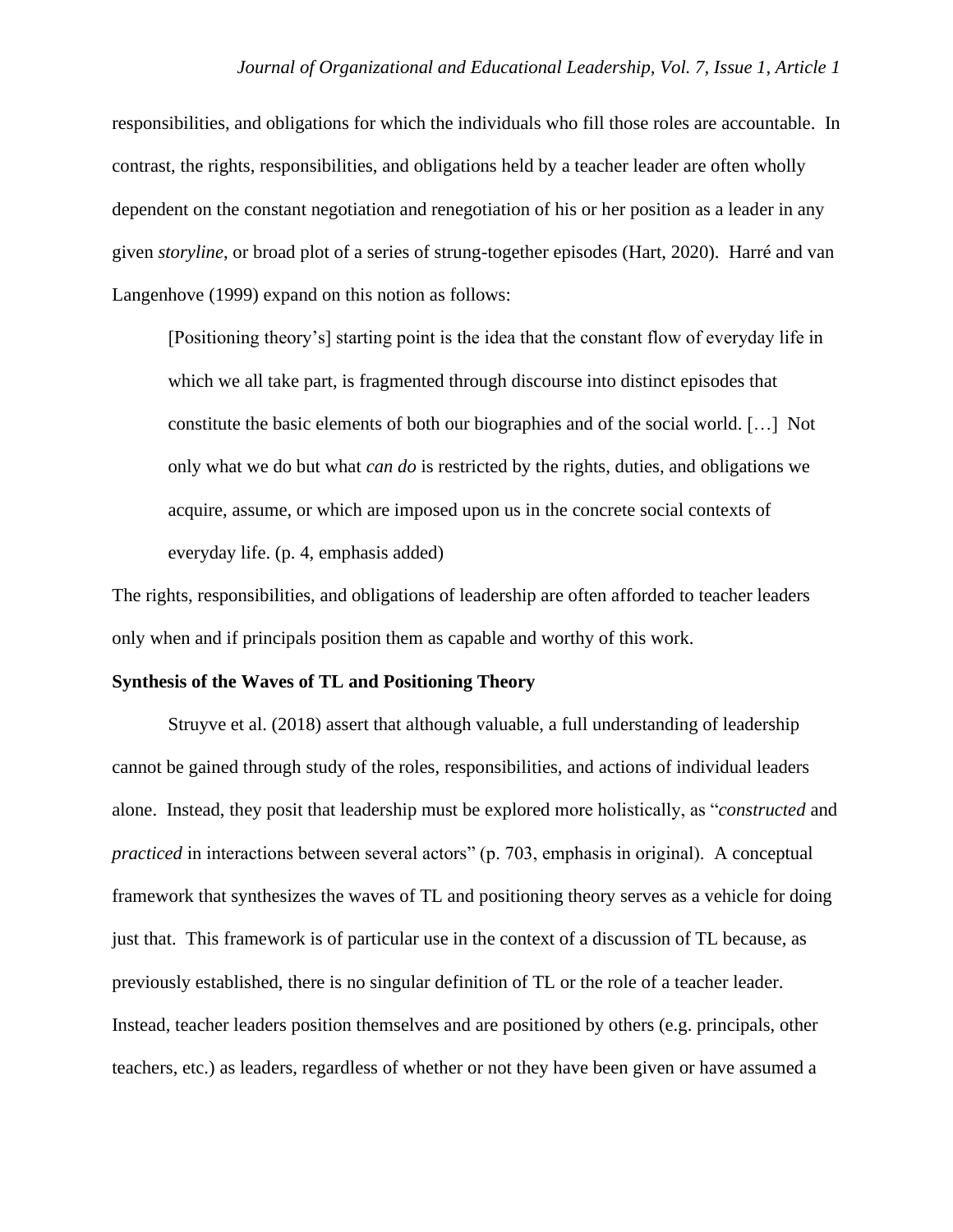formal (teacher) leadership role. It is through this lens that the perceptions and understandings of TL gathered from principals for this study are analyzed and discussed.

# **Methods**

# **Research Design**

The purpose of this qualitative case study is to explore the perceptions and understandings of TL held by principals of public schools across the state of Georgia. Participants were selected via purposive sampling, using the following criteria: (a) participants had to be currently serving as principal at the time of data collection, (b) participants had to be principals in Georgia public schools, and (c) participants' email addresses had to be included in the "GA Public School Contact List" database made available by request from the GaDOE. This case was bound by principals' knowledge specifically in regard to TL and, although tangential to this study, intentionally did not address principals' leadership style(s), teachers' perceptions and understandings of TL, or other issues relevant to the topic at hand. As such, the research questions guiding this study are:

- 1. How do principals define TL?
- 2. In what way(s) do principals characterize the work of teacher leaders in the schools they lead?

# **Data Collection**

Data were collected in two stages: first, through an electronic survey conducted via Google Forms, and later, with one-on-one interviews. A link to the electronic survey was delivered via email and the survey remained open from November 30, 2018 to December 30, 2018. After the collection period ended, a cursory review of the collected data was completed. This review helped to direct construction of the questions for the second round of data collection,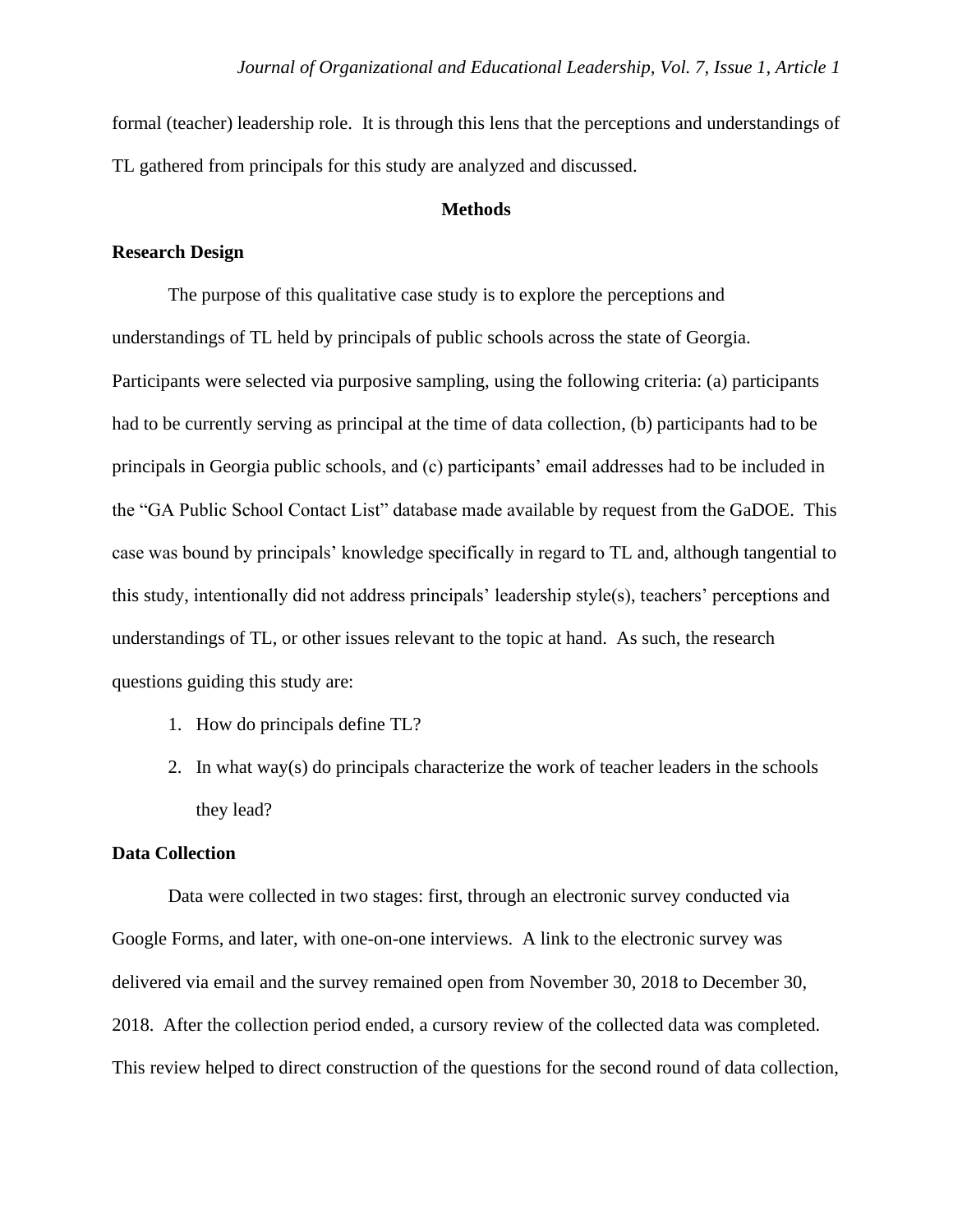semi-structured one-on-one interviews, conducted in July 2019. In total, 40 principals participated in the electronic survey and eight participated in the interviews, the demographics of whom are detailed in Table 3. Because the same email database was used to procure participants for both the surveys and interviews, it is possible that one or more participants engaged in both methods of data collection, but whether or not this occurred is unknown.

|                                         | <b>Survey Respondents</b><br>$(n=40)$ | Interviewees $(n=8)$          |
|-----------------------------------------|---------------------------------------|-------------------------------|
| Gender                                  |                                       |                               |
| Male                                    | 22 (55%)                              | 5(62.5%)                      |
| Female                                  | 18 (45%)                              | 3(37.5%)                      |
| <b>Highest Attained Degree</b>          |                                       |                               |
| Bachelor's                              |                                       |                               |
| Master's                                | 2(5%)                                 | Data not collected for        |
| <b>Education Specialist</b>             | 25 (62.5%)                            | <i>interview participants</i> |
| Doctorate                               | 13 (32.5%)                            |                               |
| Years of Experience as Principal        |                                       |                               |
| $0 - 4$                                 | 10(25%)                               | 2(25%)                        |
| $5-9$                                   | 14 (35%)                              | 2(25%)                        |
| $10 - 14$                               | 8(20%)                                | 3(37.5%)                      |
| $15-19$                                 | 3(7.5%)                               | $1(12.5\%)$                   |
| $20 - 24$                               | $4(10\%)$                             |                               |
| $25-29$                                 |                                       |                               |
| $30+$                                   | $1(2.5\%)$                            |                               |
| Level(s) of Schools Led by Participants |                                       |                               |
| Elementary (PK-5)                       | 17(42.5%)                             | $4(50\%)$                     |
| Middle/Junior High (6-                  | 8(20%)                                | $1(12.5\%)$                   |
| 8)                                      |                                       |                               |
| High $(9-12)$                           | 14 (35%)                              | 3(37.5%)                      |
| Other                                   | 1(2.5%)                               |                               |

| Table 3. Study Participant Demographics |
|-----------------------------------------|
|-----------------------------------------|

# **Data Analysis**

An inductive method was utilized in analyzing collected data. All data were read and reread by the researcher before coding began. During the first round of open coding, emergent themes were noted and data were coded using those themes as they emerged. During the second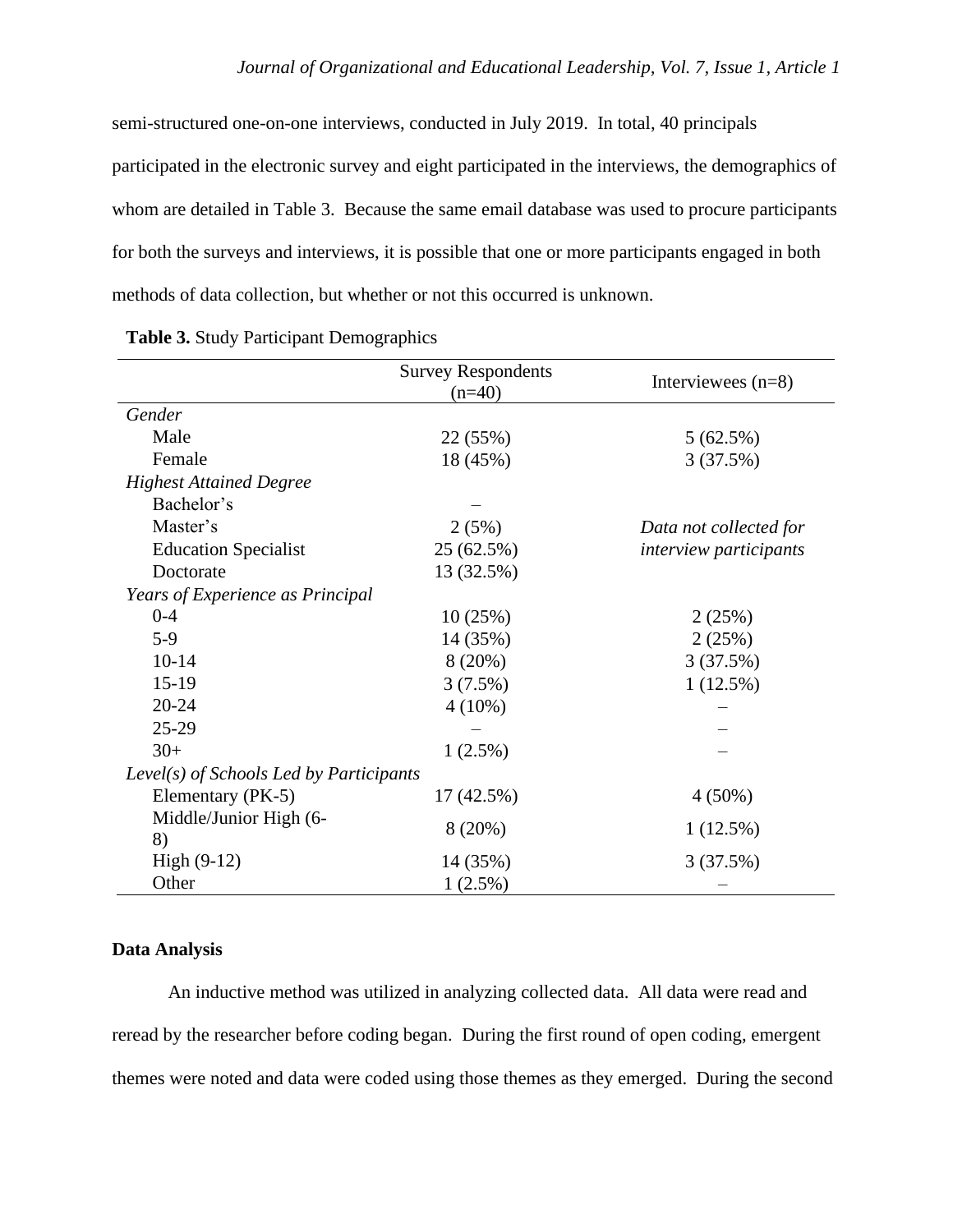round of coding, initial codes were refined and data were recoded using initial codes and

subcodes as appropriate. The final codebook used in the analysis of data collected for this study

is shown in Table 4.

| Table 4. Codebook Used in Data Analysis. |  |  |
|------------------------------------------|--|--|
|------------------------------------------|--|--|

| <b>First Round Codes</b>                              | <b>Refined Second Round Codes</b> |
|-------------------------------------------------------|-----------------------------------|
| Principals' Definitions of TL                         |                                   |
| <b>Action by Administrator</b>                        |                                   |
| <b>Action by Teacher</b>                              |                                   |
| <b>Action Neutral</b>                                 |                                   |
| Qualities of TLs Impacts Others                       |                                   |
|                                                       | <b>Increased Responsibility</b>   |
|                                                       | <b>Master Teacher</b>             |
|                                                       | Proactive                         |
| Holds a Role or Position                              |                                   |
| Principals' Recognition of the Work of TLs in Schools |                                   |
| <b>Actions</b>                                        | Collaboration                     |
|                                                       | <b>Committees and Teams</b>       |
|                                                       | Decision-Making                   |
|                                                       | <b>Instructional Guidance</b>     |
|                                                       | Lead or Facilitate PLCs or PD     |
|                                                       | Liaison                           |
|                                                       | Mentoring                         |
|                                                       | Other                             |
|                                                       | <b>Peer Observations</b>          |
|                                                       | Provide Feedback                  |
| Roles                                                 |                                   |

 $TL = Teacher$  Leadership;  $TLs = Teacher$  Leaders

# **Findings**

# **Principals' Definitions of TL**

When asked to provide a definition of TL in their own words, three major themes emerged from principals' responses: action-based definitions, centered on the action(s) of a particular individual as the catalyst for leadership; quality-based definitions, centered on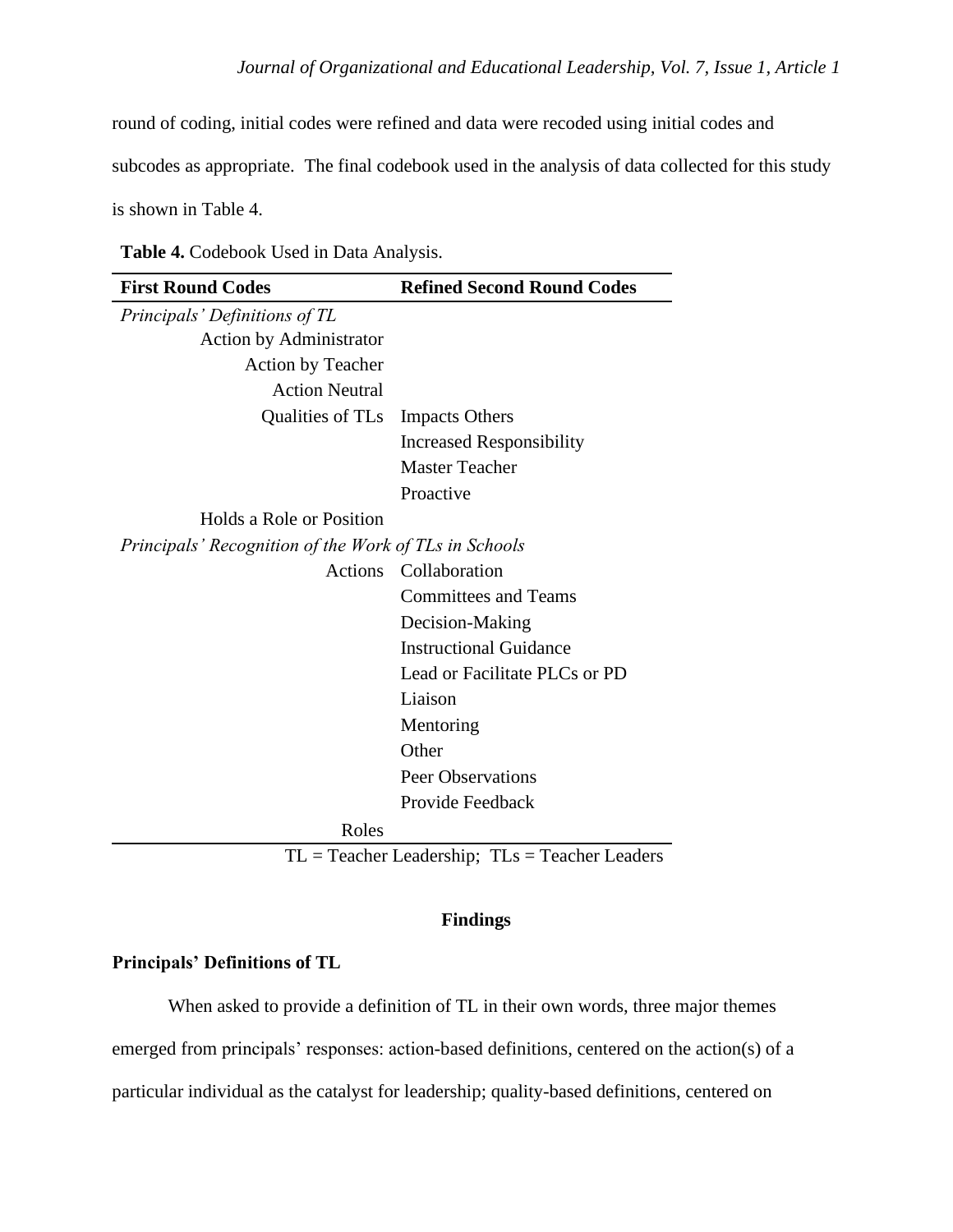particular characteristics or traits exhibited by teacher leaders; and role-based definitions, centered on a leadership role or position—either formal or informal—held by a teacher.

#### *Action-Based Definitions*

Action-based definitions provided by principals fell into three categories: Action by Administrator, Action by Teacher, and Action Neutral. Principals operating under an Action by Administrator definition recognized themselves as the catalyst for TL. For example, one participant whose response fell into this category defined TL as "the process of growing and developing leaders within your school. Adding responsibilities and creating ownership of the decision making process." Conversely, principals operating under an Action by Teacher definition placed the onus of TL on teachers themselves. An example of a response of this type defined TL as "teachers taking on roles outside their classroom such as mentoring, leading PD, attending meetings, planning school wide activities and programs." Finally, the third and least prevalent type of response provided by principals was that of the Action Neutral definition of TL. Principals operating under an Action Neutral understanding of TL provided definitions that were more conceptual in nature and, although based on action, were not specific in attributing the action to any particular individual. Examples of Action Neutral definitions of TL provided by principals include "being able to mediate change, improvement, and development within a group of educators" and "the ability to influence the teaching behavior of others."

#### *Quality-BasedDefinitions*

Four primary categories emerged from the quality-based definitions of TL provided by principals: Impacts Others, Increased Responsibility, Master Teacher, and Proactive. By far, the most prevalent quality noted was that of Impacts Others. Many principals defined TL in the context of a teacher's ability to positively influence the practices and experiences of others,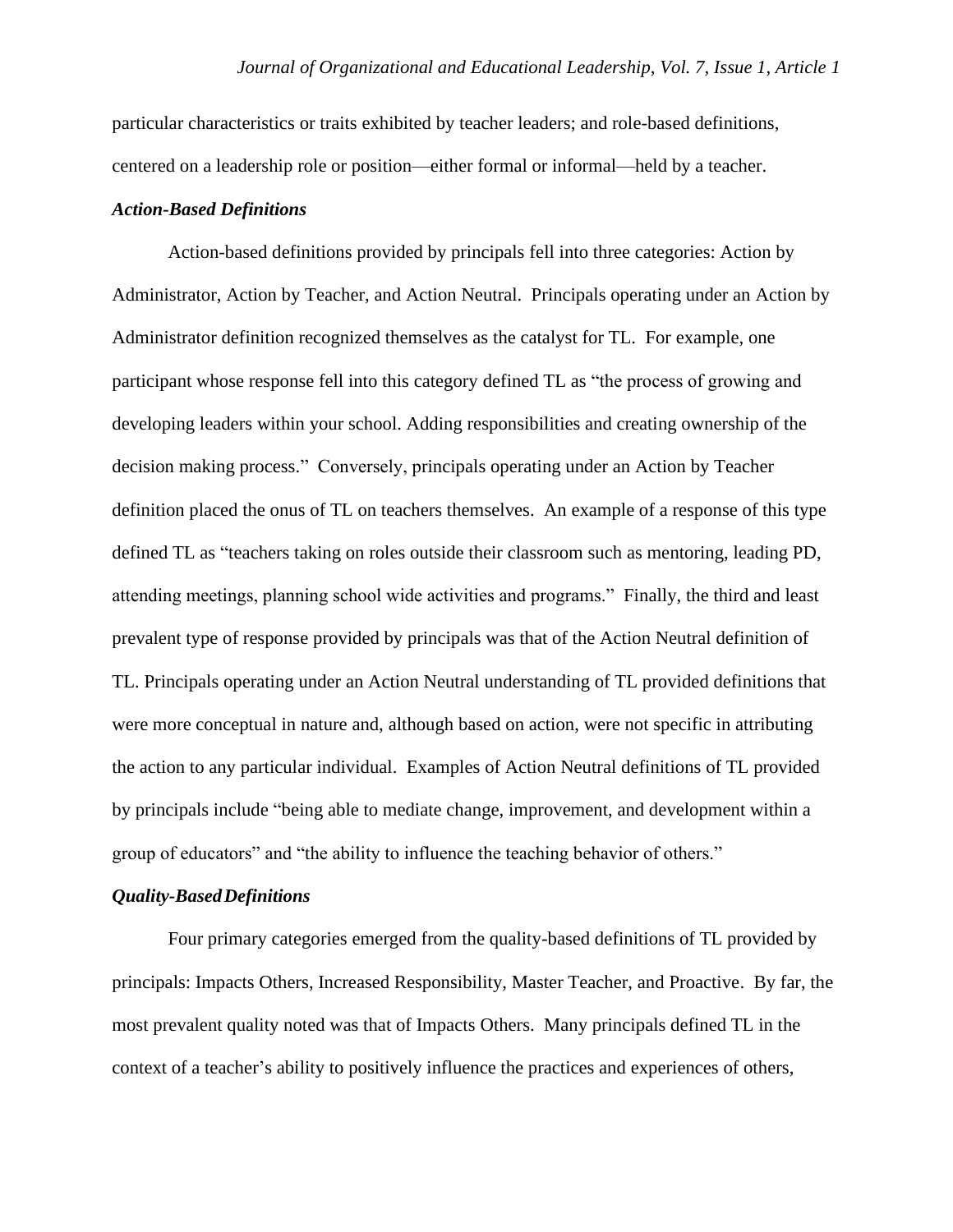particularly as a role model for their colleagues, describing TL as "demonstrated by teachers who teach students but also [extend] their influence and expertise to other teachers" and exemplified by individuals who are "[people] of integrity […] willing to empower those that he/she works alongside."

Increased Responsibility was noted in several definitions provided by principals. For example, one principal defined TL as "a veteran teacher entrusted with administrative responsibilities, which may include teacher observations, reviewing and analyzing data, conducting presentations on data, coaching, meeting with administrators on curriculum decisions, and advising instructional decisions at the building level, among others." This viewpoint was supported by a second principal who defined TL as "adding responsibilities and creating ownership of the decision-making process," although in this particular entry the participant did not make it clear who would or should be responsible for these tasks.

A third emergent theme of quality-based definitions position teacher leaders as Master Teachers. An example representative of definitions that fall into this category include a description of "teacher leaders [who …] are very strong in their grade level or specific content area." The final emergent theme of quality-based definitions of TL are those that illustrate teacher leaders as Proactive. One principal noted that "teacher leaders look for ways to make a positive difference not only in their own classroom, but also at the school and district level and in the community. They often volunteer or take on additional responsibilities for this reason." Others in this category made mention of teacher leaders' "initiative to share their knowledge and skills with other teachers" and ability to be "self-motived and […] self-directed to complete leadership task[s] in the building."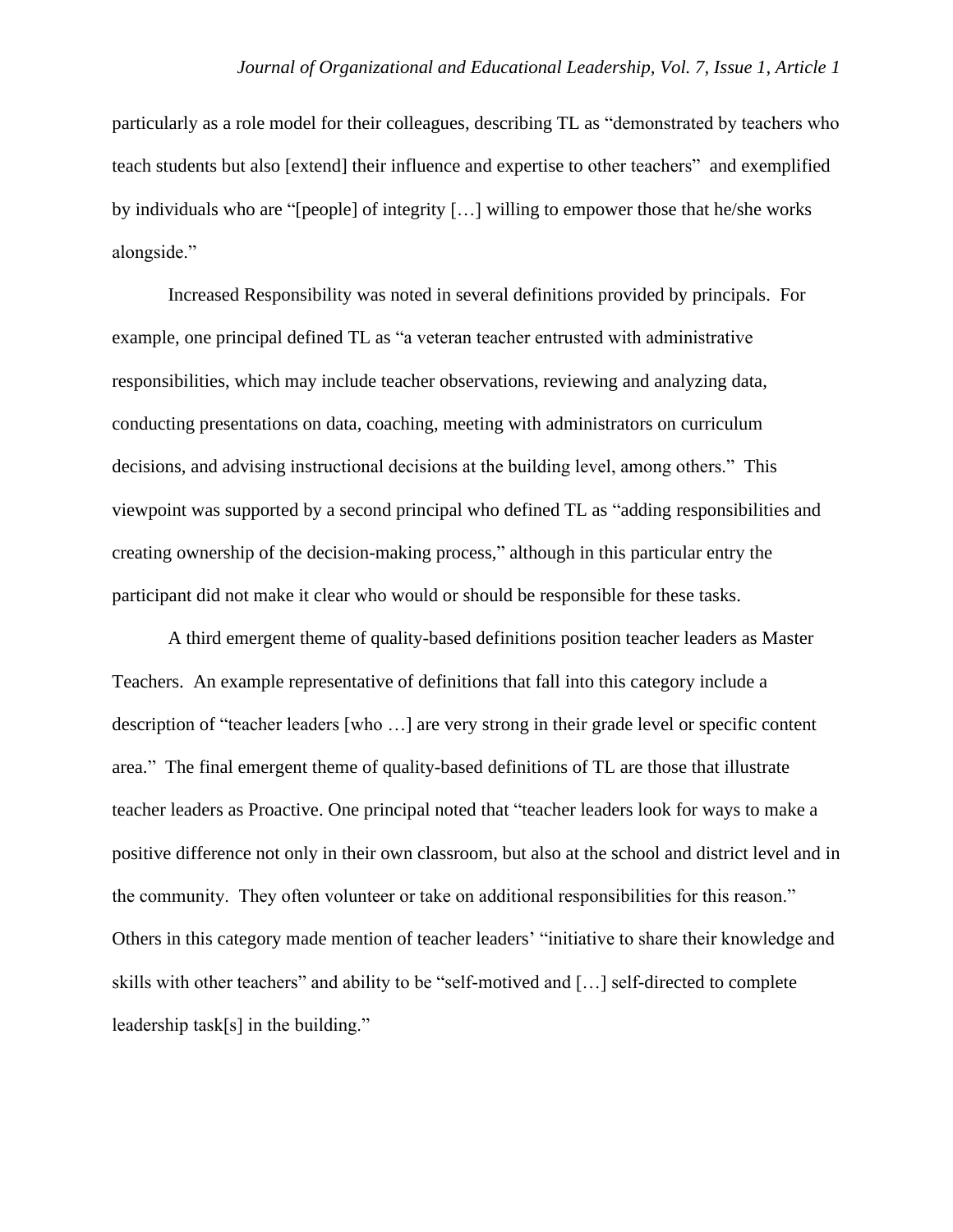# *Role-Based Definitions*

As opposed to action-based or quality-based definitions of TL, which define TL in the context of the actions or characteristics exhibited by teacher leaders, role-based definitions provided by principals do so in the context of the specific leadership roles teacher leaders hold. Examples of these roles mentioned by participants include grade chair, department chair, mentor, leader of PLCs and/or other professional development activities, committee work, service as "liaisons between staff members and the administration," and leader of other department- and/or school-wide activities and initiatives. It is important to note that the role-based definitions given do not make mention of the qualities or characteristics of teacher leaders who execute the duties of these roles *effectively*; instead, these definitions appear to indicate that the construct of TL can be equated to holding a non-administrative leadership role within a school.

# **Responsibility for Identification of Teacher Leaders**

When asked who is responsible for identifying educators as teacher leaders in a school, most participants initially responded that the principal should be responsible for this identification. However, after prompting, most agreed that self-identification by teachers can and should be done as well. Many noted that school culture played a key role in this process. One principal stated their belief that schools should work to create a "culture of leadership" in which TL emerges organically. Conversely to this sentiment, some principals remained quite reticent to agree that teacher leaders should self-identify as such, with one stating that this would only be appropriate "if ok'd by the principal first," essentially negating the intent of selfidentification.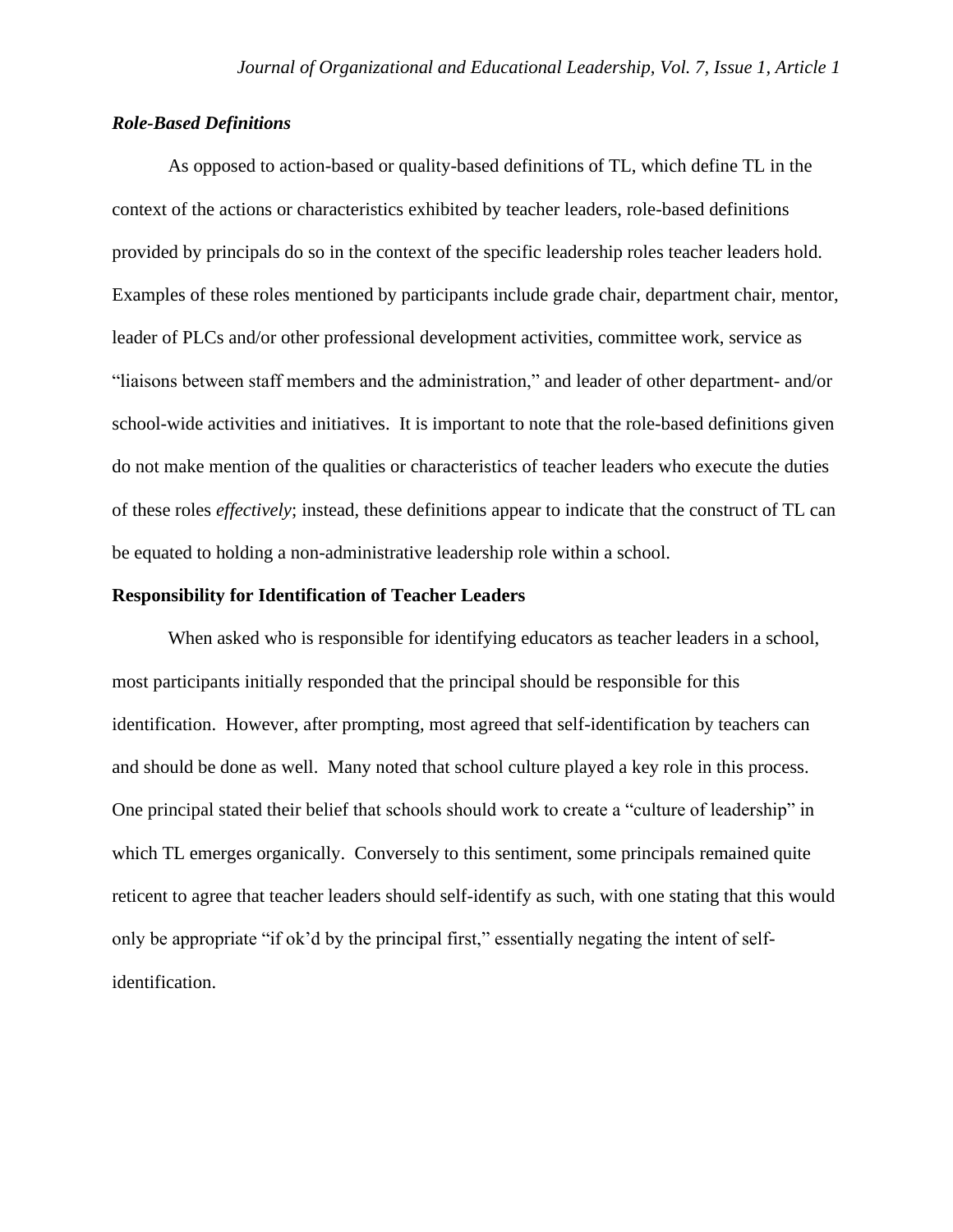# **Principals' Recognition of the Work of Teacher Leaders in Schools**

When asked to describe the ways teachers in the principals' own schools take on leadership roles within and beyond their classrooms, their responses again fell into action-based and role-based categories, in direct alignment with the thematic categorization of their definitions of TL. Here, Action-Based Leadership is defined by action(s) in which the teacher leader is engaged, while Role-Based Leadership is defined by a title or role—either formal or informal—filled by the teacher leader.

#### *Action-Based Leadership*

Principals noted many ways in which teacher leaders in their buildings engage in leadership. The most prevalent of these was leading and/or participating in school-, district-, and/or state-level committees and teams, and leading or facilitating PLCs and/or professional development. Other consistent themes that arose from principals' responses included mentoring pre-service teachers, those new to the profession, those new to the building, and those who are struggling to be effective; providing instructional guidance in the form of coaching, writing school-wide plans and goals, and implementing initiatives such as RTI; collaborating with colleagues toward improved practice; serving as a model teacher and allowing others to observe their practice; and providing input and assisting the decision-making process at various levels (e.g. school, district, etc.).

## *Role-Based Leadership*

As with their role-based definitions of TL, principals defined many of the ways teacher leaders in their schools engage in leadership activities via identified roles themselves as opposed to the qualities or traits exhibited by individuals who are effective in those roles. The specific roles mentioned by principals in response to this question are essentially identical to those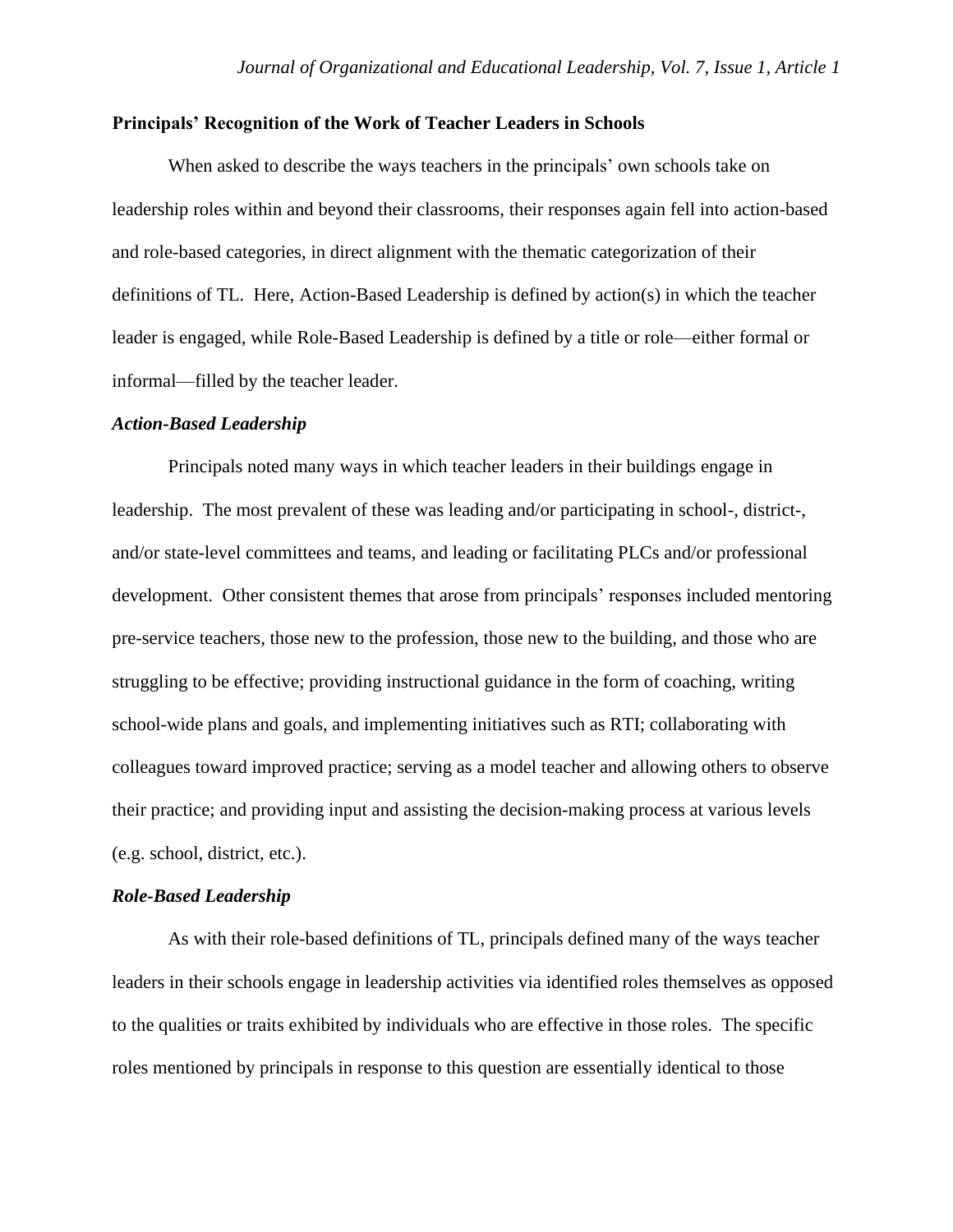included in role-based definitions, and include grade level or department chair, committee chair, PLC leader, mentor, content specialist, and/or academic coach.

## **Discussion**

Viewing the waves of teacher leadership through the lens of positioning theory helps to bring their implementation, or lack thereof, into focus. With the emergence of each wave, focus has consistently shifted away from the formal, hierarchical leadership roles indicative of first and second wave TL to a much more informal, bidirectional positioning and repositioning of teachers as leaders in schools. This shift has no doubt greatly contributed to the difficulty in pinpointing a singular definition of teacher leadership and the roles teacher leaders play in schools, resulting in what I call the TL *definition dilemma* – the assertion that TL should be defined locally based on the unique needs, desires, and circumstances of the "actors" in that local setting (Berg, 2019/2020), yet because there is no clear, overarching definition of TL, many principals are unsure of what it even is and are therefore unable or unwilling to give it a try. Said simply, principals don't know what they don't know when it comes to TL, and it's unfair to hold them accountable as though they do. While the findings of this study provide cursory evidence that TL continues to be implemented in ways representative of each of the five waves, these data also appear to reveal that many principals have not yet "caught" any wave of TL beyond the second. More in-depth research would be required to determine the accuracy of this evaluation, particularly regarding the newer, more ill-defined fourth and fifth waves.

Even in states such as Georgia where a great deal of work has been done and continues to be done around TL, school leaders are largely unaware of these initiatives and remain ignorant about TL. Recognition of this ignorance is in no way intended to slam or vilify principals; in fact, it is quite the opposite. The results of this study provide hope that the third and subsequent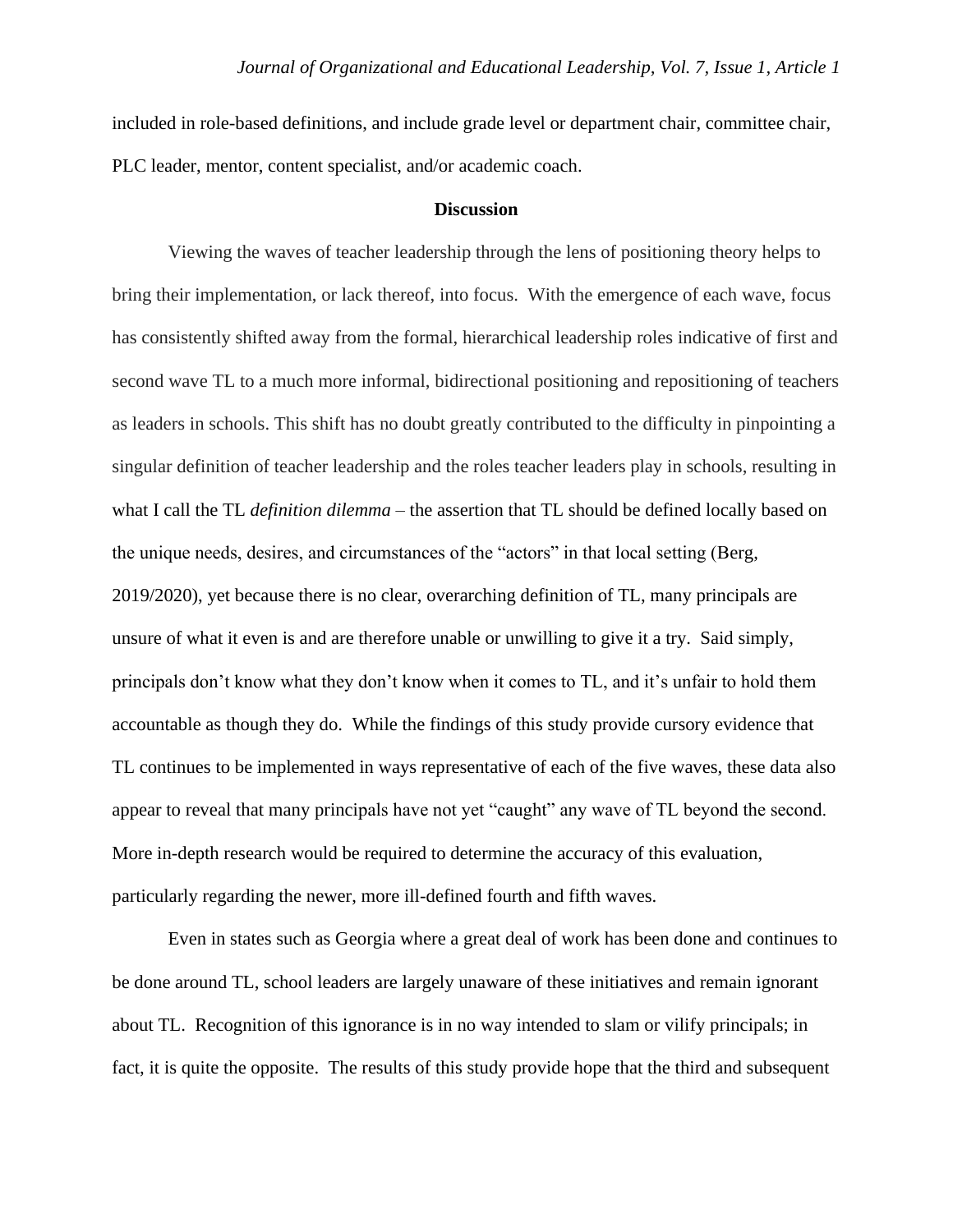waves of TL may be "caught" simply by revealing to principals that they exist. Many principals' lack of awareness of more current TL practices (i.e. third, fourth, or fifth wave TL), coupled with the sometimes-divergent literature on the topic, bring forth the question of whether or not the *construct* of TL can be defined apart from the *individuals* who enact it. A great many professions can be defined by the actions of those who practice them. The professions of nursing, counseling, law, social work, and medicine, for example, are often defined by the rights, responsibilities, and obligations of the nurses, counselors, lawyers, social workers, and doctors who practice them, and vice versa. Teacher leadership, however, is unique in that not all teachers are necessarily teacher leaders. This again points back to the definition dilemma and the lack of consistent representation of TL in both the extant literature and practice in the field.

If local solutions to the definition dilemma are to be crafted, principals must be equipped with the knowledge necessary to participate in this work. First, aspiring school administrators should be introduced to TL as part of Educational Leadership graduate degree programs and other available alternative certification routes. Expanding on a sentiment first expressed by Judith Warren Little over 30 years ago, Berry (2019) speculates that "teacher leadership won't really take off until school leadership programs (in universities, districts, and nonprofits) begin to prepare teachers and principals together. Only by experiencing authentic collaboration with teachers can administrators become confident in teachers' capacity to lead and in their own ability to cultivate teachers' leadership skills" (p. 54). Although not widespread, collaborative programs of this nature do exist in the field. Prior to the advent of COVID-19, my colleagues at Columbus State University in Columbus, Georgia and I hosted an annual Innovation Leaders Cohort (ILC). The aim of the ILC was to bring interested candidates in the university's Teacher Leadership and Educational Leadership programs together to learn about, engage with, and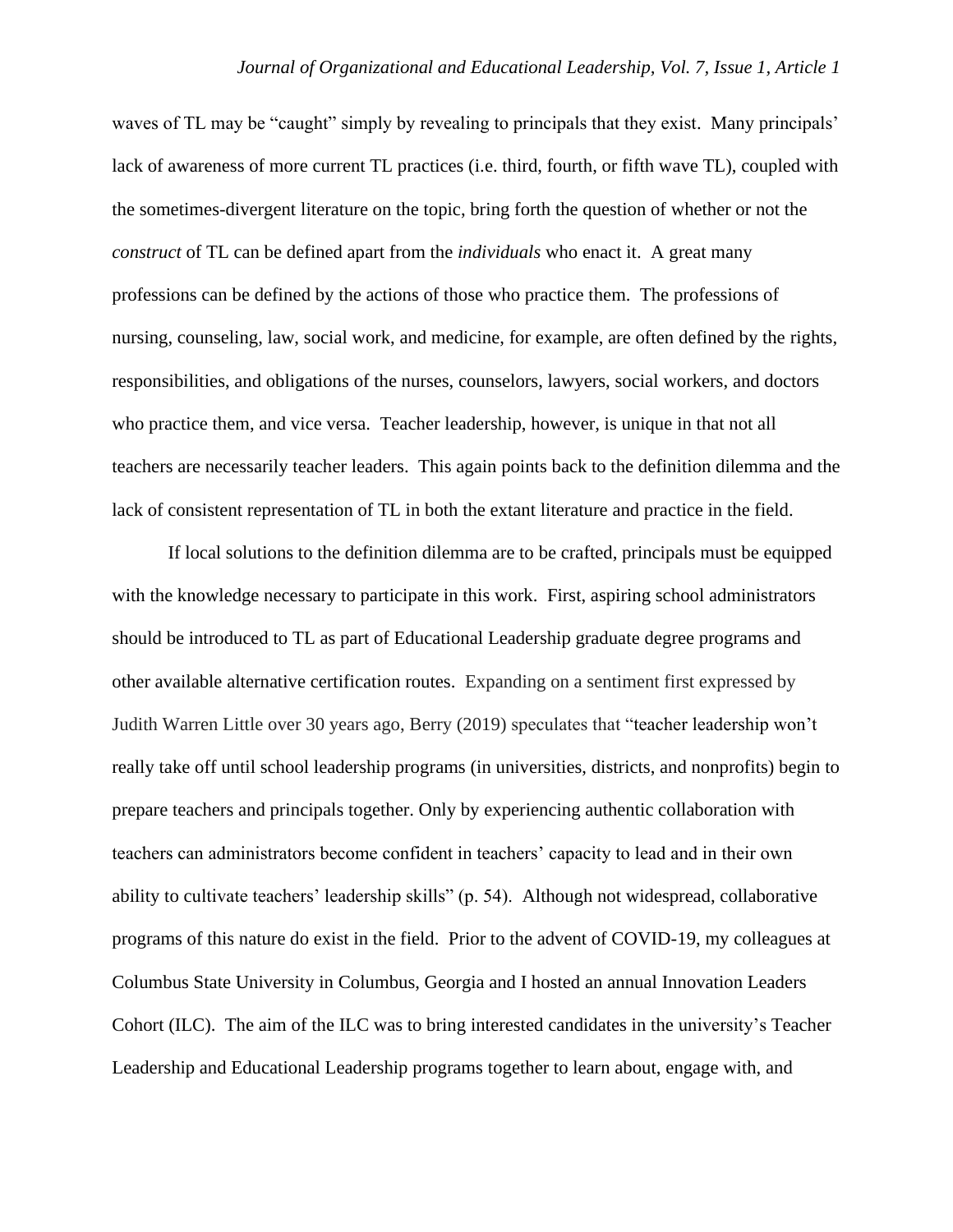create authentic, meaningful change in teaching and learning in their home schools. A restart of this program is planned for the 2021-22 academic year. Additionally, the Governor's School Leadership Academy (GSLA), a program of the Georgia Governor's Office of Student Achievement (GOSA), has for a number of years supported District-level, Principal, Aspiring Principal, Teacher Leader, and Induction Support Programs through regional and district-based cohorts. For the 2021-22 academic year, the work of these programs will overlap, with participants of each program strand engaging in collaborative professional learning opportunities and peer coaching together.

Veteran administrators should also be privy to targeted opportunities to learn about TL. A number of excellent resources intended to showcase and support the implementation of current-wave TL are available free of charge online. For example, both New Leaders (Valdez et al., 2015) and the GaPSC (2019) have published guidance for principals desiring to implement TL in their schools. These resources include guidance on how to identify, grow, and sustain teacher leaders, how to effectively distribute leadership among school staff, and how to craft shared goals around identified leadership needs within their schools. Finally, perhaps the most impactful of resources for principals are the personal stories of principals who have been there and done that with TL. These stories, such as that of Principal Brandon Mosgrove of Stone Creek Elementary published by the Center for Teaching Quality (CTQ) (CTQ, 2019), represent tangible examples of fellow principals' success and go a long way in authentically illustrating the "worth-it-ness" of TL.

Admittedly, the findings of this study are quite limited in scope, as they only include the perspectives of a small sample of principals from a single state. The decision to sample participants from only one state was made with great intentionality. Georgia was chosen as the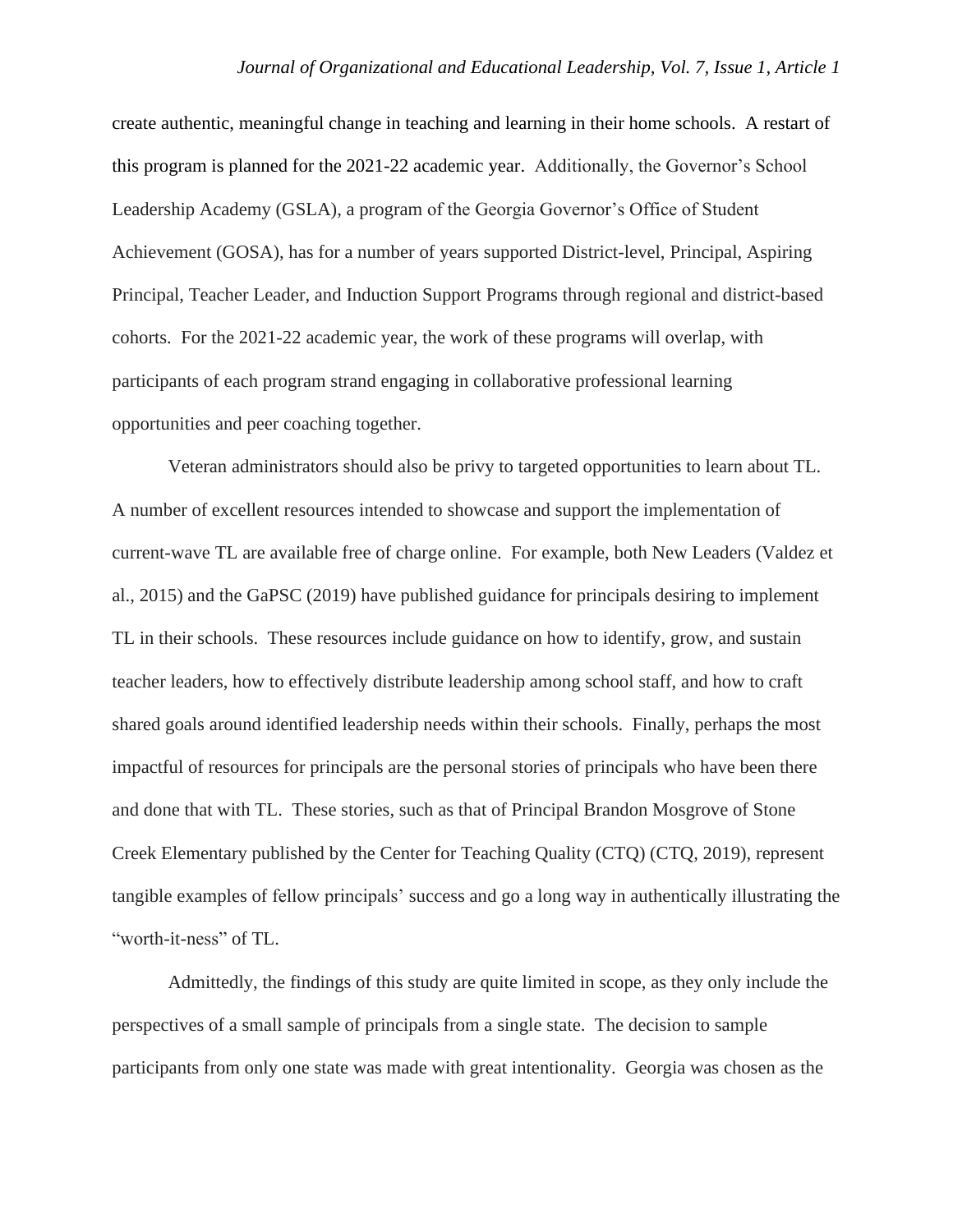setting for this study because of the high level of emphasis on and support of TL at the state level, the volume of available state-sponsored publications and professional learning opportunities, and the official licensure pathways available to teacher leaders who wish to formally add the field of TL to their teaching certificates. However, even in Georgia, the gospel of current-wave TL seems to have gotten lost in transmission before reaching the local level. In fact, several participants' responses to both survey and interview questions from this study indicate they do not yet understand that TL is wholly separate from Educational Leadership and is not simply an alternative pathway to becoming an administrator. Continued research is needed to determine the cause of this breakdown in communication and how it might subsequently be shored up. TL stands as a formidable weapon in the fight against teacher attrition, diminished student achievement, and waning school climate (Teacher Leadership Exploratory Consortium, 2011; Valdez et al., 2015), but before it can be implemented it must be better understood by school leaders at all levels.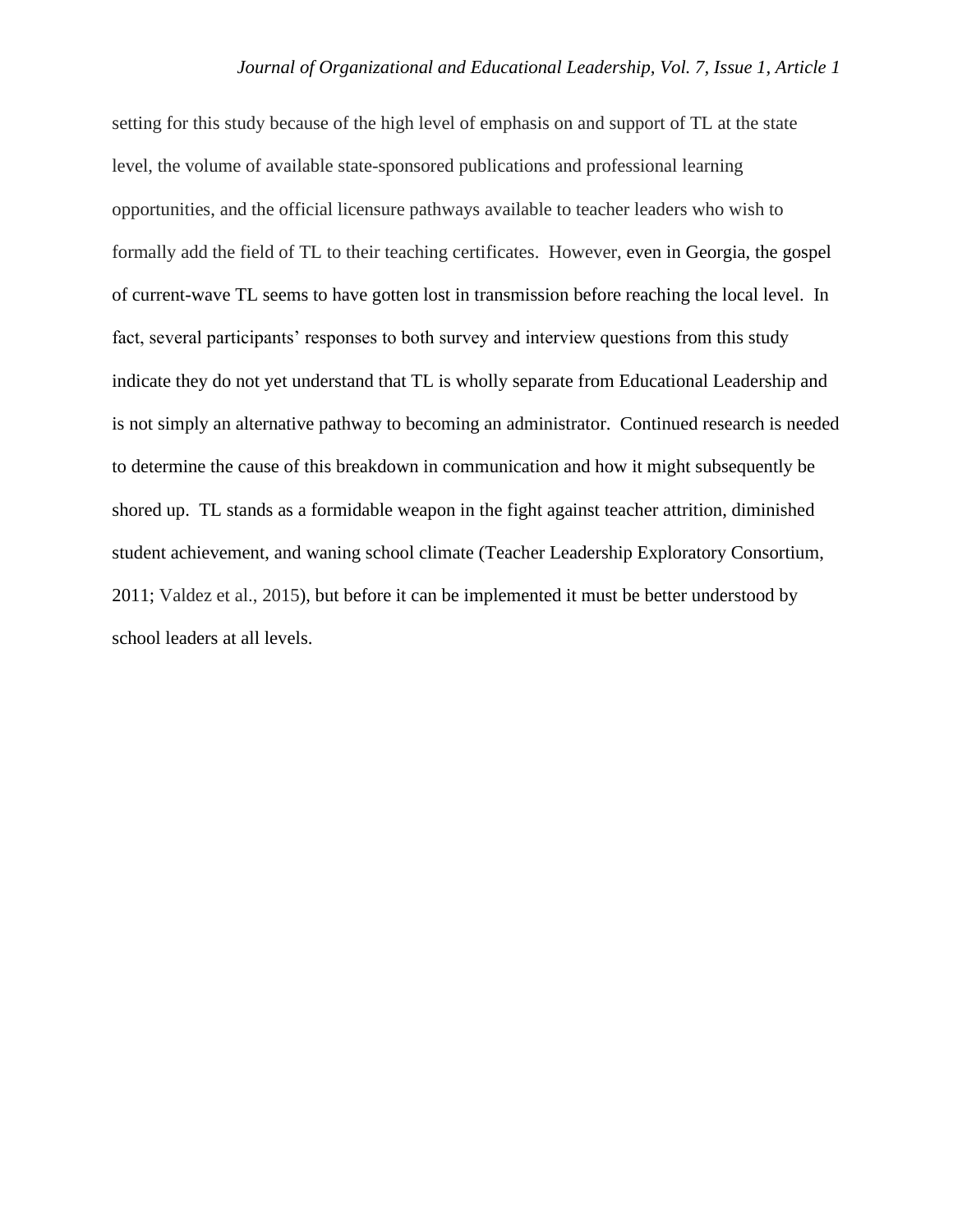# **References**

- Aragon, S. (2018). *Teacher leadership and licensure advancement data visualization.* Education Commission of the States. [https://www.ecs.org/teacher-leadership-and-licensure](https://www.ecs.org/teacher-leadership-and-licensure-advancement-data-visualization/)[advancement-data-visualization/](https://www.ecs.org/teacher-leadership-and-licensure-advancement-data-visualization/)
- Bass, B.M. (1985). *Leadership and performance beyond expectations.* Free Press.
- Bass, B.M. & Riggio, R.E. (2006). *Transformational leadership.* Psychology Press.
- Bass, B.M. & Riggio, R.E. (2010). *The transformational model of leadership.* (G.R. Hickman, Ed.). Sage.
- Berg, J.H. (2019/2020). The language of teacher leadership. *Educational Leadership 77*(4), 86- 87. [http://www.ascd.org/publications/educational-leadership/dec19/vol77/num04/The-](http://www.ascd.org/publications/educational-leadership/dec19/vol77/num04/The-Language-of-Teacher-Leadership.aspx)[Language-of-Teacher-Leadership.aspx](http://www.ascd.org/publications/educational-leadership/dec19/vol77/num04/The-Language-of-Teacher-Leadership.aspx)
- Berry, B. (2013). Teacherpreneurs: A bold brand of teacher leadership for 21<sup>st</sup>-century teaching and learning. *Science, 340*, 309-310. DOI: 10.1126/science.1230580
- Berry, B. (2019, April). Teacher leadership: Prospects and promises. *The Phi Delta Kappan, 100*(7), 49-55. <https://www.jstor.org/stable/pdf/26677373.pdf>
- Berry, B., Byrd, A., & Wieder, A. (2013). *Teacherpreneurs: Innovative teachers who lead but don't leave.* Jossey-Bass.
- Burns, J.M. (1978). *Leadership*. Harper Torchbooks.
- Center for Teaching Quality [CTQ], (2019, July 25). *From one leader to many leaders: Stone Creek Elementary & the transition to collective leadership.* Center for Teaching Quality. [http://www.teachingquality.org/wp-content/uploads/2019/06/StoneCreek\\_CTQ.pdf](http://www.teachingquality.org/wp-content/uploads/2019/06/StoneCreek_CTQ.pdf)
- Collay, M. (2011). *Everyday teacher leadership: Taking action where you are.* Jossey-Bass.
- Cosenza, M.N. (2015). Defining teacher leadership: Affirming the teacher leader model standards. *Issues in Teacher Education, 24*(2), 79-99.
- Danielson, C. (2006). *Teacher leadership that strengthens professional practice.* ASCD.
- Davies, B. & Harré, R. (1999). Positioning and personhood. In R. Harré and L. van Langenhove (Eds.), *Positioning theory* (pp. 32-52). Blackwell Publishers.
- Diffey, L. & Aragon, S. (2018, October 29). *50-state comparison: Teacher leadership and licensure advancement.* Education Commission of the States. [https://www.ecs.org/50](https://www.ecs.org/50-state-comparison-teacher-leadership-and-licensure-advancement/) [state-comparison-teacher-leadership-and-licensure-advancement/](https://www.ecs.org/50-state-comparison-teacher-leadership-and-licensure-advancement/)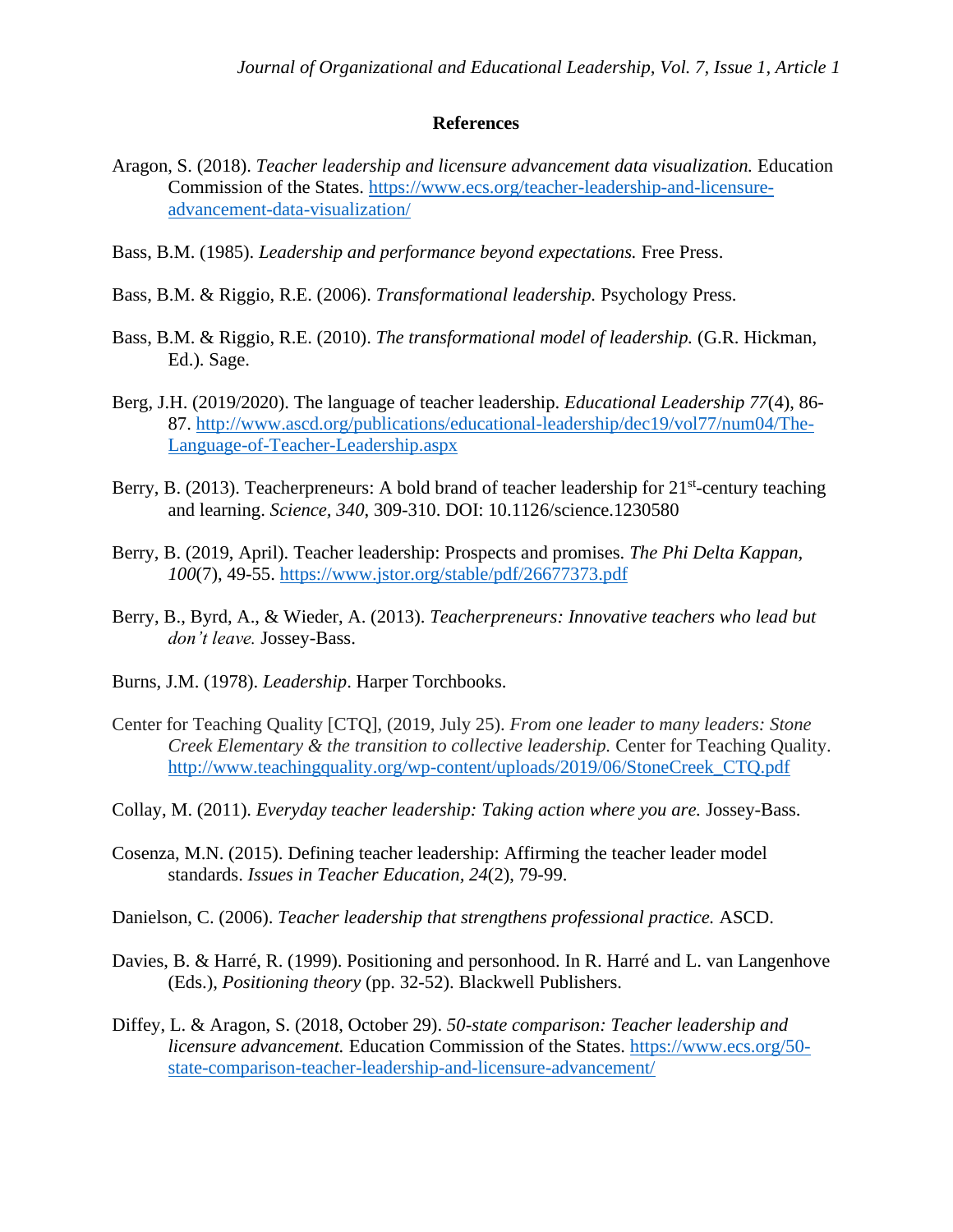- Downton, Jr., J.V. (1973). *Rebel leadership: Commitment and charisma in the revolutionary process.* Free Press.
- Francisco, Sr., A. (2020). *Educator perceptions of teacher leadership styles: A comparison of administrator, teacher leader, and teacher preferences.* (Publication No. 28144631) [Doctoral dissertation, University of the Cumberlands]. ProQuest Dissertations and Theses Global.
- Georgia Professional Standards Commission. (2019). *Teacher Leadership Tool Kits*. Georgia Professional Standards Commission. [https://www.gapsc.com/EducatorPreparation/TeacherLeadership/TeacherLeadershipTool](https://www.gapsc.com/EducatorPreparation/TeacherLeadership/TeacherLeadershipToolKits.aspx) [Kits.aspx](https://www.gapsc.com/EducatorPreparation/TeacherLeadership/TeacherLeadershipToolKits.aspx)
- Harré, R. & Secord, P.F. (1972). *The explanation of social behavior.* Blackwell Publishers.
- Harré, R. & van Langenhove, L. (1999). The dynamics of social episodes. In R. Harré and L. van Langenhove (Eds.), *Positioning theory* (pp. 1-13). Blackwell Publishers.
- Hart, A. (2020). Interpersonal dynamics of the supervisory triad of pre-service teacher education: Lessons learned from 15 years of research. *Georgia Educational Researcher, 17*(2). <https://digitalcommons.georgiasouthern.edu/gerjournal/vol17/iss2/3>
- Katzenmeyer, M. & Moller, G. (2009). *Awakening the sleeping giant: Helping teachers develop as leaders.* Corwin.
- Manner, J.C. & Warren, L.L. (2017). Developing advocacy in teacher leadership. *Journal of Interdisciplinary Teacher Leadership, 2*(2), 3-10.<https://doi.org/10.46767/kfp.2016-0014>
- Muijs, D. & Harris, A. (2003). Teacher leadership—improvement through empowerment? An overview of the literature. *Educational Management & Administration, 31*(4), 437-448. <https://doi.org/10.1177%2F0263211X030314007>
- Nguyen, D., Harris, A. & Ng, D. (2020). A review of the empirical research on teacher leadership (2003–2017): Evidence, patterns and implications. *Journal of Educational Administration, 58*(1), 60-80. <https://doi.org/10.1108/JEA-02-2018-0023>
- Pounder, J.S. (2006). Transformational classroom leadership: The fourth wave of teacher leadership? *Educational Management Administration & Leadership, 34*(4), 533-545. DOI: 10.1177/1741143206068216
- Sanocki, S.J. (2013). *The process of how teachers become teacher leaders and how teacher leadership becomes distributed within a school: A grounded theory research study.* [Doctoral dissertation, Western Michigan University]. ScholarWorks at WMU. <https://scholarworks.wmich.edu/dissertations/171>